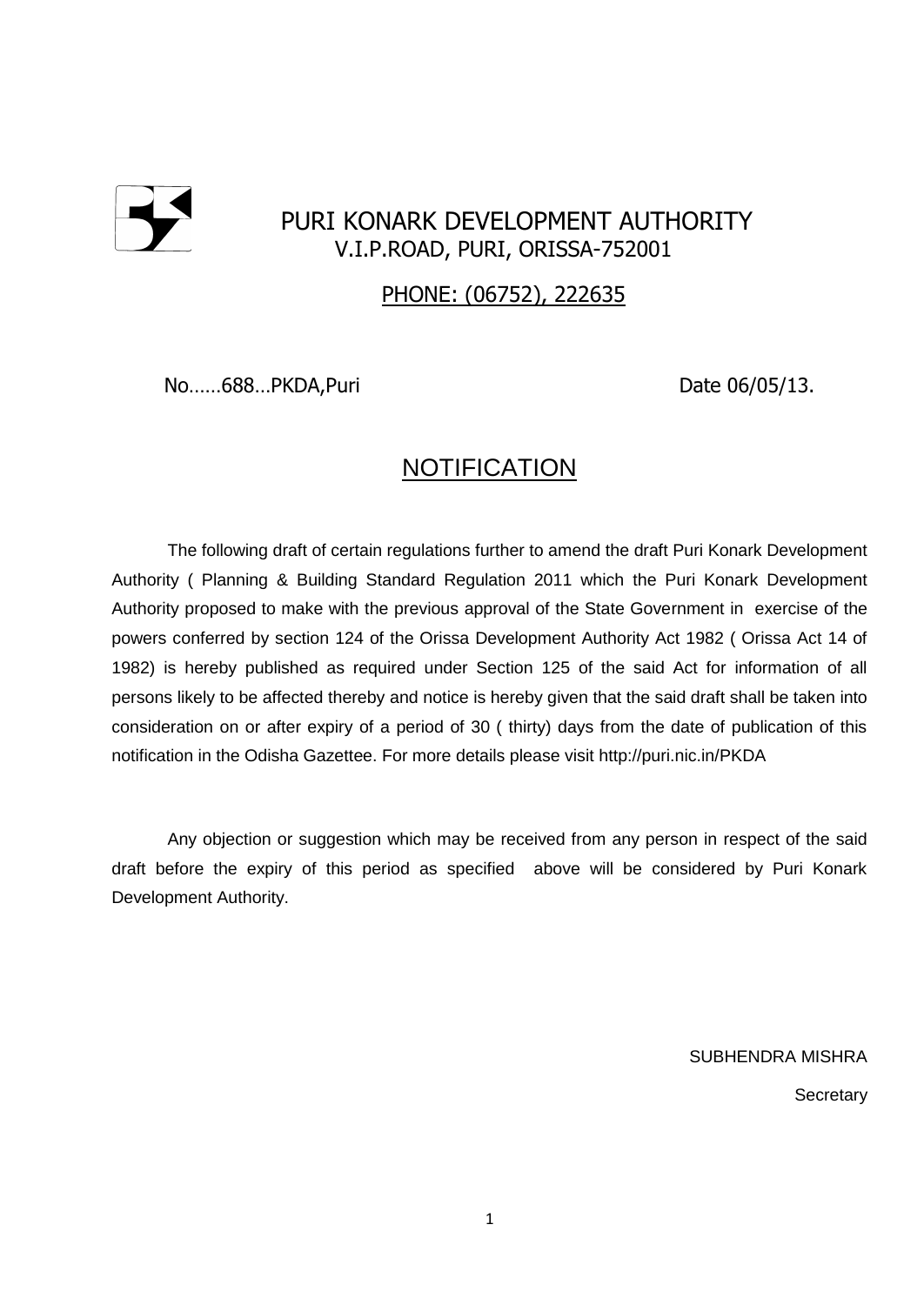#### PART-I

- 1. (i) These regulation may be called the Draft Puri Konark Development Authority (Planning & Building Standards) Amendment Regulation 2013
- 2. They shall come in to force on the date of their publication in the Odisha Gazettee.
- 3. In the Puri Konark Development Authority ( Planning & Building Standard) Regulation 2013 ( hereinafter referred to as the said regulation) in regulation 2.
- a) For clause- 31, the following clause shall be substituted, namely

**"(31)" Corner Plot"- means a plot located at the junction of two or more intersecting streets, the frontage of which would be on the street having larger width. In case, where two streets are of some width, then the smaller side of the plot abutting the street will be treated as the front."**

(b) Clause (57), the following clause shall be inserted namely:

## **"(57-A") "Form" means the Form appended to these regulations**.

( c) In the said regulation, in clause (73) after the words " proposed in the, the following words shall be inserted, namely

## **" interim development Plan"**

(d )for clause (75), the following clauses shall be substituted, namely-

# **(75) " coverage" means percentage of covered area on the ground floor which is not open to sky excluding the chajja/ roof projection up to 0.75 meter width overhanging the open space to the total plot area.**

- 3. In the said regulations, in regulation 9
	- (i) For sub regulation (7), after the words " water supply, road, etc., the following words shall be inserted namely

#### **" to main net work"**

4. In the said Regulations, In regulation 23 for sub-regulation (1) the following subregulation shall be substituted namely

> **"(i)In the Development Plan area, various use zone, viz residential, retail commercial and business, wholesale commercial, industrial, public and semi public, utility and services, open space, transportation, agricultural and forest, water bodies, special heritage, and environmentally sensitive zone having their zonal boundaries as indicated in the development plan shall be regulated as per the table under regulation 24. Except as otherwise provided, no structure and**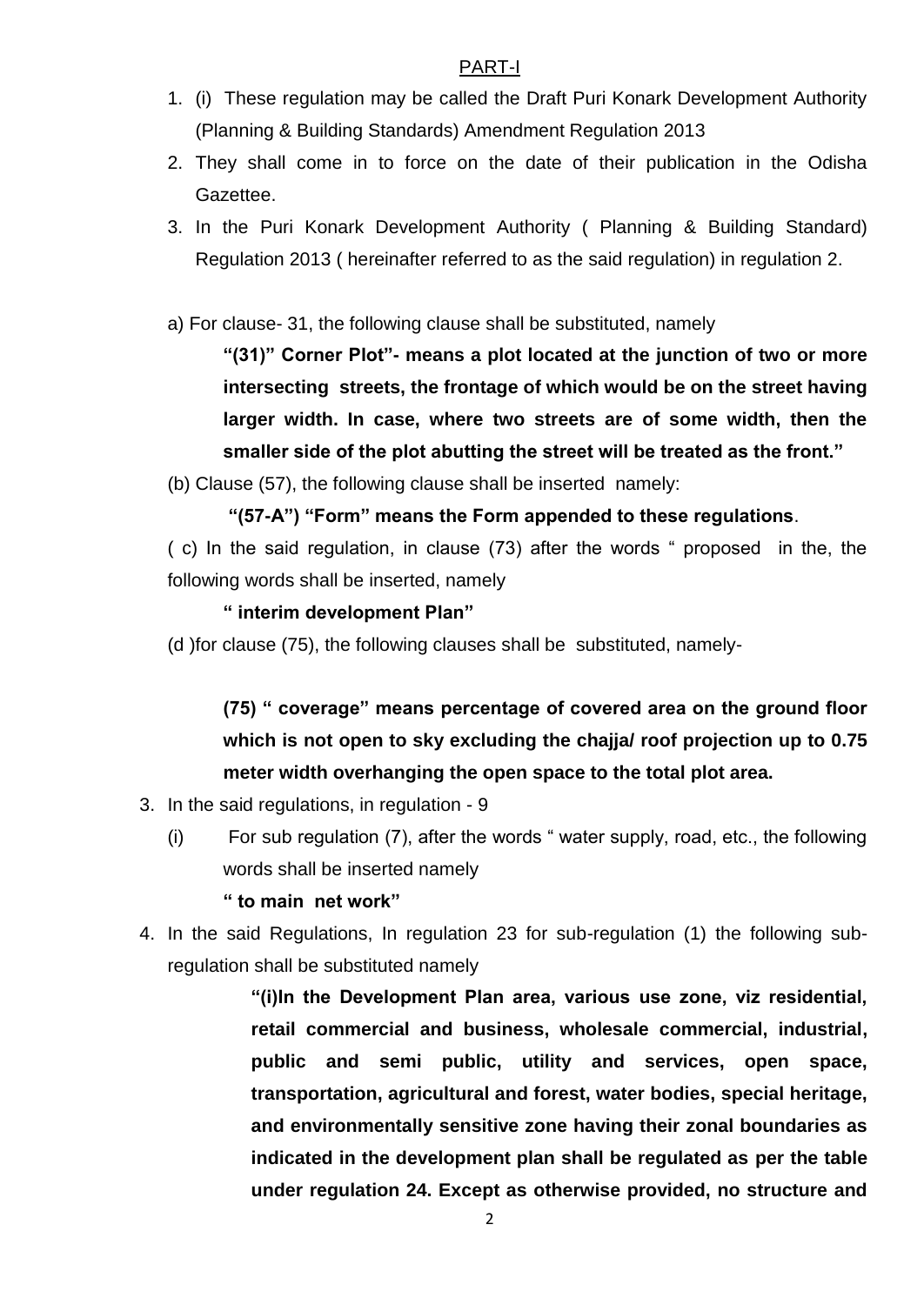**land herein after shall be sued and no structure shall be erected, reerected or alter unless its use is in conformity with these regulations".**

- 5. In the said regulation in regulation 24
	- $(i)$  In sub-regulation (1), for the works (and figures)" column (2), the words (and figures " column (a) shall be substituted.
	- (ii) In sub-regulation (2), after the word "column" for the figure "3" appearing there in the letter and brackets (b) shall be substituted.
	- (iii) In sub-regulation (3), after the word "column" for the figure "4" appearing there in the letter and brackets (c) shall be substituted.
	- (iv) In sub-regulation- 5 , after words " particular zone" the following shall be inserted.

## **"On a plot size of 4000 sqmtr and above"**

v) After sub-regulation -5, the following sub-regulation shall be inserted.

"(6)" In addition to the provisions contend in regulation- 17 of this regulation following provisions shall be applicable for all constructions in Special Heritage Zone earmarked in the CDP.

- (i) The maximum height of the building shall not exceed 15 mtrs
- (ii) All proposals for development over an area of more than 500 square meters and / or ten meters height shall only be considered on recommendation of the DP & BP committee with representation from the Archaeological Survey of India and the Odisha State Archaeology.

**(7) For construction of Building in Environmentally sensitive zone, the following provisions shall be applicable,**

- **i) The minimum size of the plot shall be 4000 sqmtr.**
- **ii) The minimum width of the approach road shall be 12 mtr.**
- **iii) The maximum coverage shall not exceed 40%.**
- **iv) The proposal for development shall only be considered on recommendation of DP & BP committee with representation from Water Resource Department, Odisha State Pollution Control Board and Public Health Engineering Department in the above committee and**
- v) For Table-1 the following table shall be substituted, namely

**TABLE-1: LAND USES PERMITTED/PROHIBITED IN DIFFERENT USE ZONES**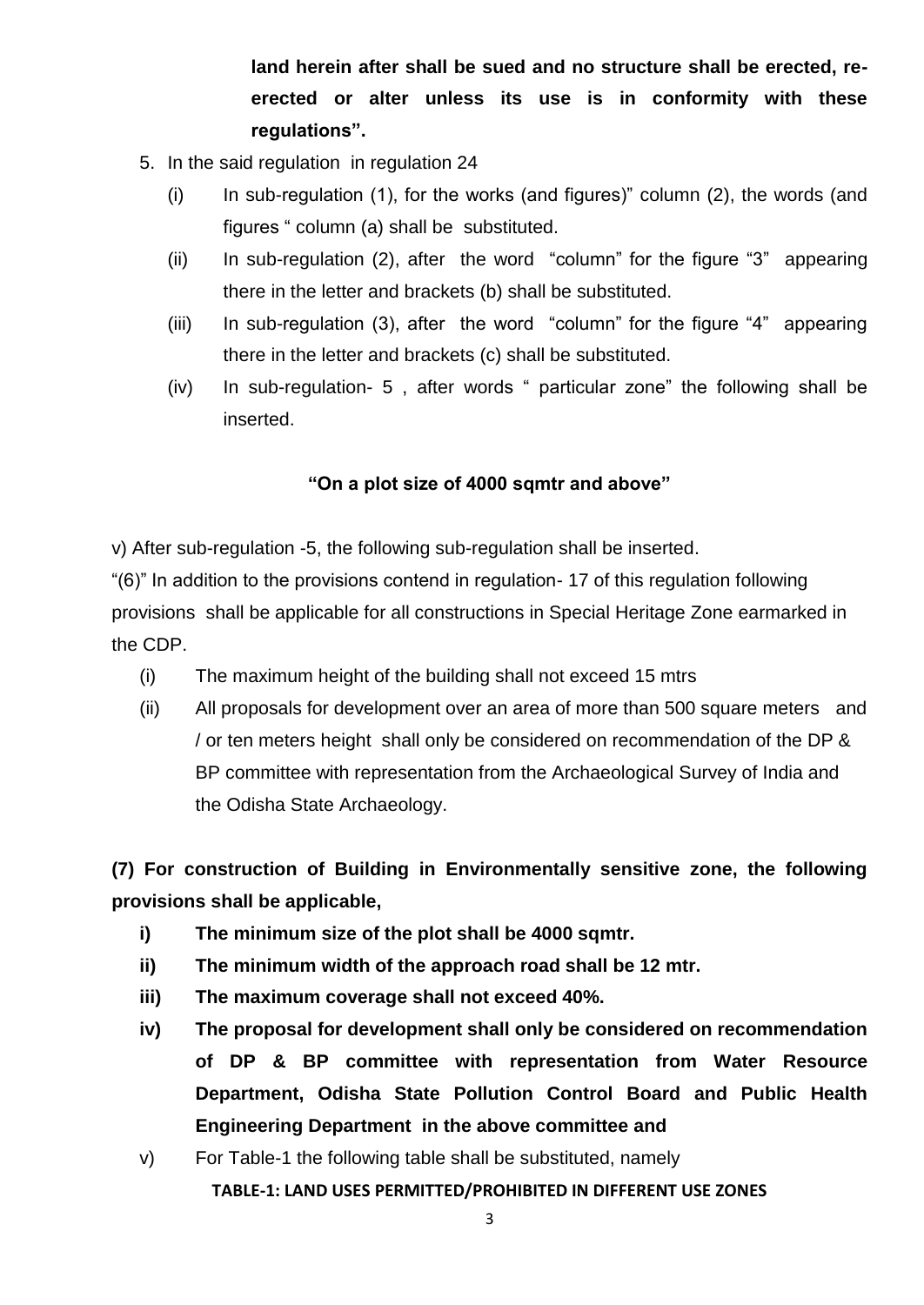| SI.<br>No. | <b>Use Zone</b>                              | <b>Uses/Activities Permitted</b>                                                                                           | <b>Uses/Activities</b><br>Permissible on<br>recommendation of<br>DP&BP committee | <b>Uses/Activities</b><br><b>Prohibited</b>                                                                                      |
|------------|----------------------------------------------|----------------------------------------------------------------------------------------------------------------------------|----------------------------------------------------------------------------------|----------------------------------------------------------------------------------------------------------------------------------|
|            |                                              | (a)                                                                                                                        | (b)                                                                              | (c)                                                                                                                              |
| 1.         | <b>Residential</b><br><b>Use Zone</b><br>(R) | 1. Residence plotted (<br>detached, semi<br>detached and row<br>housing), Group<br>housing, work-cum-<br>residential       | 1. Places of worship                                                             | 1. a Heavy,<br>large and<br>extensive<br><i>industry,</i><br>noxious,<br>obnoxious<br>and<br>hazardous<br>industries             |
|            |                                              | 2. Hostel, Boarding<br>and lodging houses                                                                                  | 2.<br>Shopping<br>Centres                                                        | 2. Warehousing,<br>storage godowns<br>of perishables,<br>hazardous,<br>inflammable<br>goods, whole<br>sale mandis,<br>junk yards |
|            |                                              | 3. Night shelters,<br>foreign missions,<br>dharamshala, guest<br>houses                                                    | 3. Municipal State<br>Government and<br><b>Central Government</b><br>offices     | 3. Workshops<br>for buses.                                                                                                       |
|            |                                              | Educational<br>4.<br>buildings (nursery,<br>primary, $high-$<br>school, )                                                  | 4. Colleges and research<br>institutions                                         | 4. Slaughter<br>houses                                                                                                           |
|            |                                              | 5. Neighbourhood level<br>social, cultural and<br>recreational<br><i>facilities with</i><br>adequate parking<br>provisions | 5. Petrol Filling stations                                                       | 5.<br>Hospitals<br>treating<br>contagious<br>diseases                                                                            |
|            |                                              | Marriage and<br>6.<br>community halls                                                                                      | 6.Places of<br>entertainment, Cinema<br>halls restaurants and<br>hotels          | 6 Sewage<br>treatment<br>plant/disposal<br>sites,                                                                                |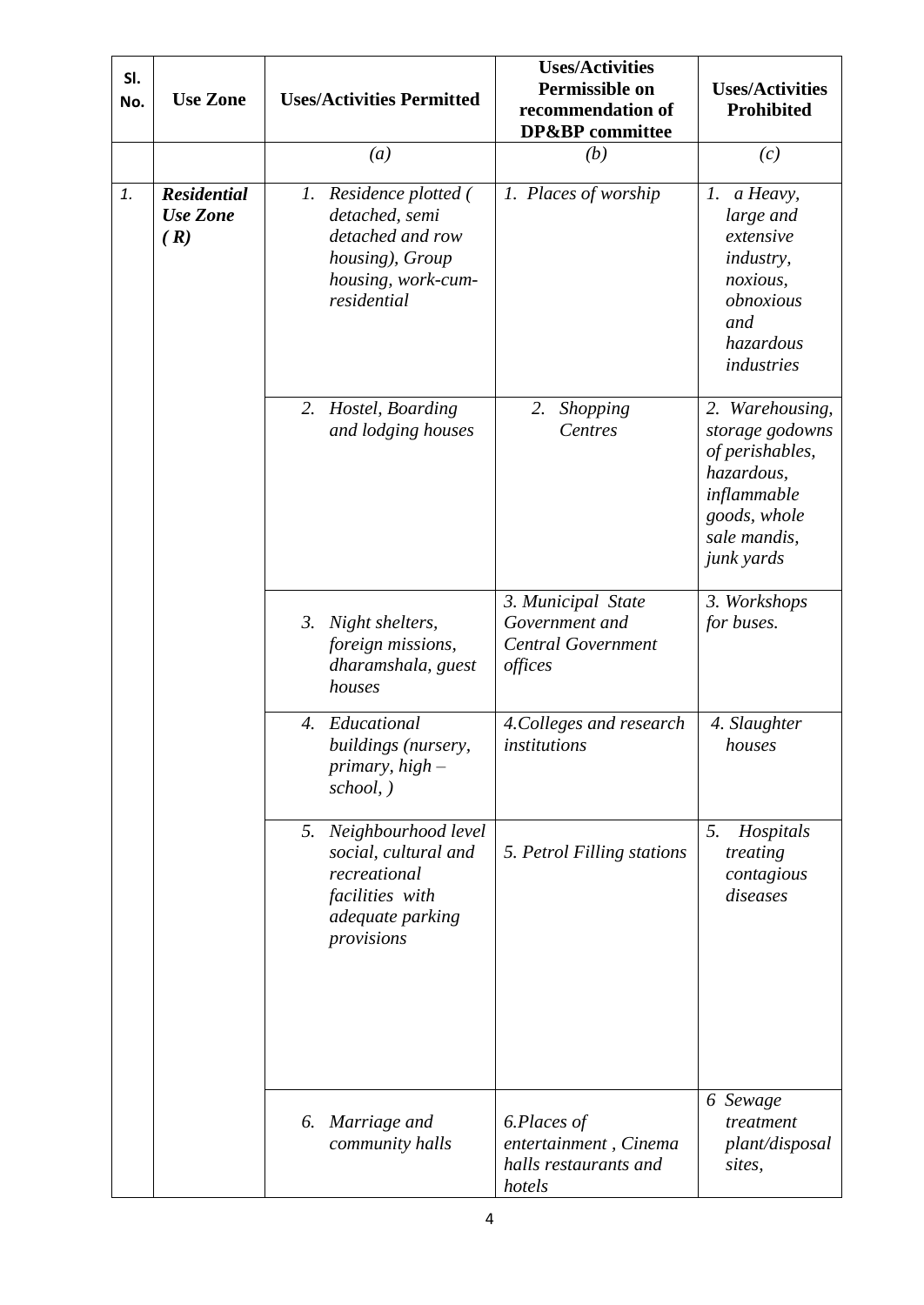| 10. Libraries and<br>10. Motor vehicle<br>10.International<br>repairing workshop,<br>conference centers<br>gymnasiums<br>garages, storage of LPG<br>cylinders<br>11. Health clinics, yoga<br>11. Burial grounds<br>11. District<br>centers, dispensaries, nursing<br>battalion<br>homes and health centers (20<br>offices, forensic<br>science<br>beds)<br>laboratory<br>12. Public utilities and<br>12. Printing presses<br>12. All uses not<br>employing not more than<br>buildings except service and<br>specifically<br>storage yards, electrical<br>10 persons<br>permitted in<br>distribution depots and water<br>column (a) and (b)<br>pumping stations<br>13. Godowns<br>13. Nursery and green<br>/warehousing of non<br>houses<br>perishables<br>14. Services for households<br>14. Bus depots without<br>(salon, parlours, bakeries,<br>workshop<br>sweet shops, dry cleaning,<br>internet kiosks etc.)<br>15. Household industries<br>15. Banks and professional<br>if the area for such use<br>offices not exceeding one<br>floor<br>does not exceed one floor<br>and there shall be no<br>public display of the<br>goods<br>16. Consulates<br>16. Bus stops, taxi stands, 3<br>wheeler/auto stands,<br>rickshaw stands<br>17. Police posts and post<br>offices<br>18. Parks and tot-lots<br>Retail<br>1. Associated residential<br>1. Retail business, mercantile<br>1. Polluting<br>2.<br><b>Commercial</b><br>industries<br>uses<br>and<br>2. Commercial centres<br>2. Wholesale storage<br>2. Heavy,<br><b>Business</b><br>extensive,<br>yards<br><b>Use Zone</b><br>noxious, |      | 7. Convenience shopping,<br>local (retail) shopping<br>8.<br>Community centres,<br>clubs, auditoriums<br>Exhibition and art<br>9.<br>galleries | 7. Markets for retail<br>goods<br>IT and IT enabled<br>8.<br>services<br>Tourism related<br>9.<br>services | 7. Water treatment<br>plants, solid waste<br>dumping grounds<br>8.Outdoor and<br>indoor games<br>stadiums,<br>shooting range<br>9. Zoological<br>garden,<br>botanical garden,<br>bird<br>sanctuary |
|-----------------------------------------------------------------------------------------------------------------------------------------------------------------------------------------------------------------------------------------------------------------------------------------------------------------------------------------------------------------------------------------------------------------------------------------------------------------------------------------------------------------------------------------------------------------------------------------------------------------------------------------------------------------------------------------------------------------------------------------------------------------------------------------------------------------------------------------------------------------------------------------------------------------------------------------------------------------------------------------------------------------------------------------------------------------------------------------------------------------------------------------------------------------------------------------------------------------------------------------------------------------------------------------------------------------------------------------------------------------------------------------------------------------------------------------------------------------------------------------------------------------------------------------------------------------------------------------------|------|------------------------------------------------------------------------------------------------------------------------------------------------|------------------------------------------------------------------------------------------------------------|----------------------------------------------------------------------------------------------------------------------------------------------------------------------------------------------------|
|                                                                                                                                                                                                                                                                                                                                                                                                                                                                                                                                                                                                                                                                                                                                                                                                                                                                                                                                                                                                                                                                                                                                                                                                                                                                                                                                                                                                                                                                                                                                                                                               |      |                                                                                                                                                |                                                                                                            |                                                                                                                                                                                                    |
|                                                                                                                                                                                                                                                                                                                                                                                                                                                                                                                                                                                                                                                                                                                                                                                                                                                                                                                                                                                                                                                                                                                                                                                                                                                                                                                                                                                                                                                                                                                                                                                               |      |                                                                                                                                                |                                                                                                            |                                                                                                                                                                                                    |
|                                                                                                                                                                                                                                                                                                                                                                                                                                                                                                                                                                                                                                                                                                                                                                                                                                                                                                                                                                                                                                                                                                                                                                                                                                                                                                                                                                                                                                                                                                                                                                                               |      |                                                                                                                                                |                                                                                                            |                                                                                                                                                                                                    |
|                                                                                                                                                                                                                                                                                                                                                                                                                                                                                                                                                                                                                                                                                                                                                                                                                                                                                                                                                                                                                                                                                                                                                                                                                                                                                                                                                                                                                                                                                                                                                                                               |      |                                                                                                                                                |                                                                                                            |                                                                                                                                                                                                    |
|                                                                                                                                                                                                                                                                                                                                                                                                                                                                                                                                                                                                                                                                                                                                                                                                                                                                                                                                                                                                                                                                                                                                                                                                                                                                                                                                                                                                                                                                                                                                                                                               |      |                                                                                                                                                |                                                                                                            |                                                                                                                                                                                                    |
|                                                                                                                                                                                                                                                                                                                                                                                                                                                                                                                                                                                                                                                                                                                                                                                                                                                                                                                                                                                                                                                                                                                                                                                                                                                                                                                                                                                                                                                                                                                                                                                               |      |                                                                                                                                                |                                                                                                            |                                                                                                                                                                                                    |
|                                                                                                                                                                                                                                                                                                                                                                                                                                                                                                                                                                                                                                                                                                                                                                                                                                                                                                                                                                                                                                                                                                                                                                                                                                                                                                                                                                                                                                                                                                                                                                                               |      |                                                                                                                                                |                                                                                                            |                                                                                                                                                                                                    |
|                                                                                                                                                                                                                                                                                                                                                                                                                                                                                                                                                                                                                                                                                                                                                                                                                                                                                                                                                                                                                                                                                                                                                                                                                                                                                                                                                                                                                                                                                                                                                                                               |      |                                                                                                                                                |                                                                                                            |                                                                                                                                                                                                    |
|                                                                                                                                                                                                                                                                                                                                                                                                                                                                                                                                                                                                                                                                                                                                                                                                                                                                                                                                                                                                                                                                                                                                                                                                                                                                                                                                                                                                                                                                                                                                                                                               |      |                                                                                                                                                |                                                                                                            |                                                                                                                                                                                                    |
|                                                                                                                                                                                                                                                                                                                                                                                                                                                                                                                                                                                                                                                                                                                                                                                                                                                                                                                                                                                                                                                                                                                                                                                                                                                                                                                                                                                                                                                                                                                                                                                               |      |                                                                                                                                                |                                                                                                            |                                                                                                                                                                                                    |
|                                                                                                                                                                                                                                                                                                                                                                                                                                                                                                                                                                                                                                                                                                                                                                                                                                                                                                                                                                                                                                                                                                                                                                                                                                                                                                                                                                                                                                                                                                                                                                                               |      |                                                                                                                                                |                                                                                                            |                                                                                                                                                                                                    |
|                                                                                                                                                                                                                                                                                                                                                                                                                                                                                                                                                                                                                                                                                                                                                                                                                                                                                                                                                                                                                                                                                                                                                                                                                                                                                                                                                                                                                                                                                                                                                                                               | (C1) |                                                                                                                                                |                                                                                                            | obnoxious,                                                                                                                                                                                         |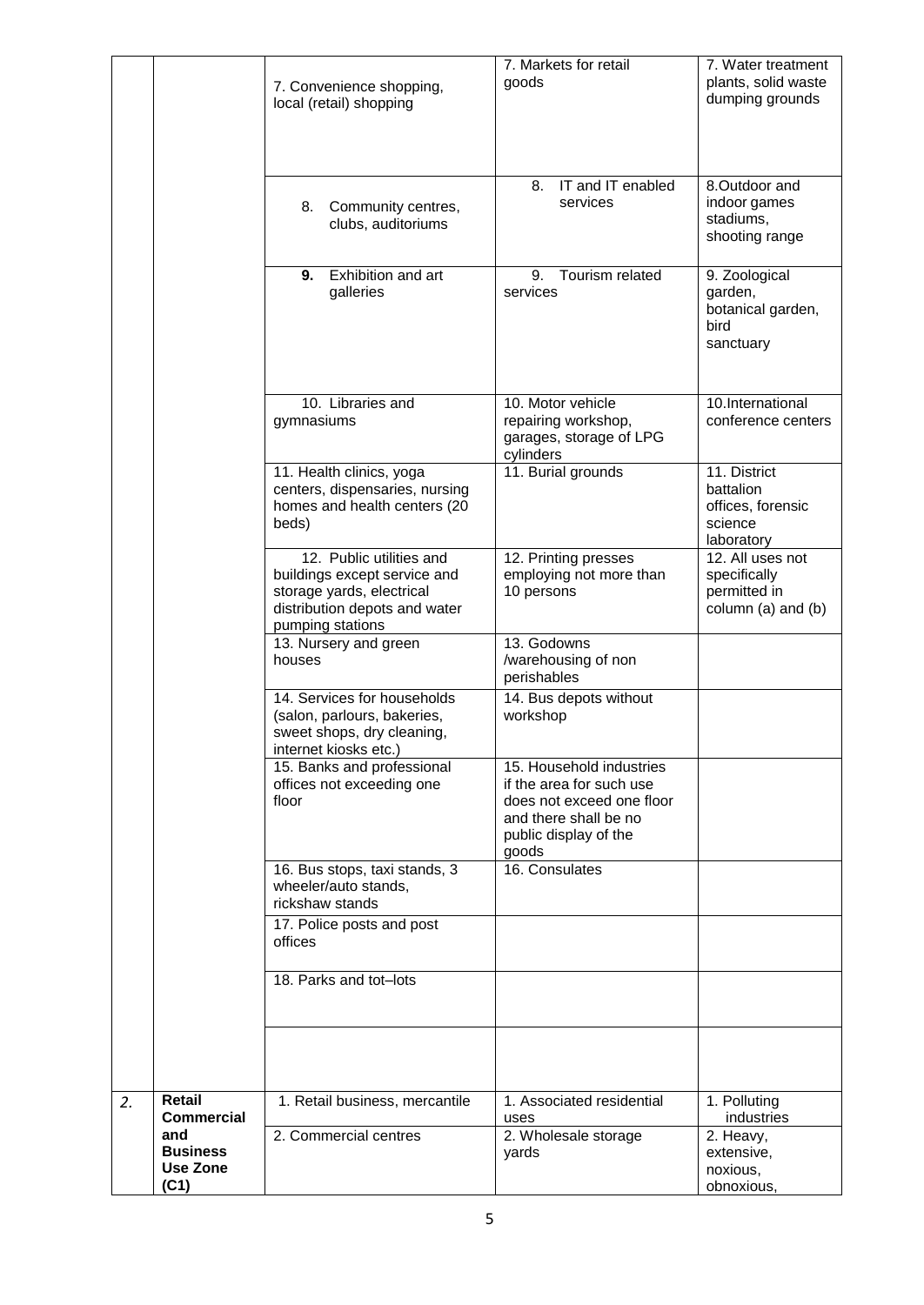|  |                                                                                                                                                   |                                                                                         | hazardous and<br>extractive industrial<br>units                                                                   |
|--|---------------------------------------------------------------------------------------------------------------------------------------------------|-----------------------------------------------------------------------------------------|-------------------------------------------------------------------------------------------------------------------|
|  | 3. Banks, financial services<br>and stock exchanges                                                                                               | 3. Service garages<br>provided they do not<br>directly about the main<br>road           | 3. Hospitals,<br>research<br>laboratories<br>treating<br>contagious<br>diseases                                   |
|  | 4. Perishable goods markets                                                                                                                       | 4. Printing presses<br>employing not more than<br>10 persons                            | 4. Poultry farms,<br>dairy<br>farms, slaughter<br>houses                                                          |
|  | 5. Business and professional<br>offices                                                                                                           | 5. 20 bedded hospitals<br>not treating contagious<br>diseases and meant all<br>patients | 5. Sewage<br>treatment<br>plants and disposal<br>sites, solid waste<br>treatment plants<br>and<br>dumping grounds |
|  | 6. Private institutional offices<br>and semi government offices                                                                                   | 6. Weigh bridges                                                                        | 6. Agricultural<br>uses,<br>storage of<br>perishable<br>and inflammable<br>commodities                            |
|  | 7. Shops and shopping malls                                                                                                                       | 7. Colleges, polytechnics<br>and higher technical<br>institutes                         | 7.Quarrying of<br>gravel,<br>sand, clay and<br>stone                                                              |
|  | 8. Commercial services                                                                                                                            | 8. Sports complex and<br>stadiums                                                       | 8. Zoological<br>gardens,<br>botanical gardens<br>and<br>bird sanctuary                                           |
|  | 9. Restaurants and hotels                                                                                                                         | 9. Transient visitor's<br>homes                                                         | 9. Sports training<br>centers                                                                                     |
|  | 10. Hostels, boarding houses,<br>social and welfare institutions,<br>guest houses                                                                 | 10. Places of<br>entertainment,<br>recreational uses and<br>museums                     | 10. District<br>battalion<br>offices                                                                              |
|  | 11. Convenience and<br>neighborhood shopping<br>centers, local shopping<br>centers, weekly and formal<br>markets, bakeries and<br>confectionaries | 11. Convention centers                                                                  | 11. Forensic<br>science<br>laboratory and all<br>other<br>related activities<br>which<br>may cause<br>nuisance    |
|  | 12. Cinema halls, theaters,<br>banquet halls, auditoriums                                                                                         | 12. Religious places                                                                    | 12. Court                                                                                                         |
|  | 13. Marriage and community<br>halls, night shelters                                                                                               | 13. Public utilities,<br>telephone exchanges                                            | 13. All uses not<br>specifically<br>permitted in<br>the column (a) and<br>(b)                                     |
|  | 14. Clinics and nursing<br>homes                                                                                                                  | 14. Police posts and<br>post offices                                                    |                                                                                                                   |
|  | 15. Petrol Pumps                                                                                                                                  | 15. Residential                                                                         |                                                                                                                   |
|  | 16. IT and IT enabled<br>services                                                                                                                 | 16. Picnic Hut                                                                          |                                                                                                                   |
|  | 17. Commercial institutes,<br>research and training<br>institutes                                                                                 |                                                                                         |                                                                                                                   |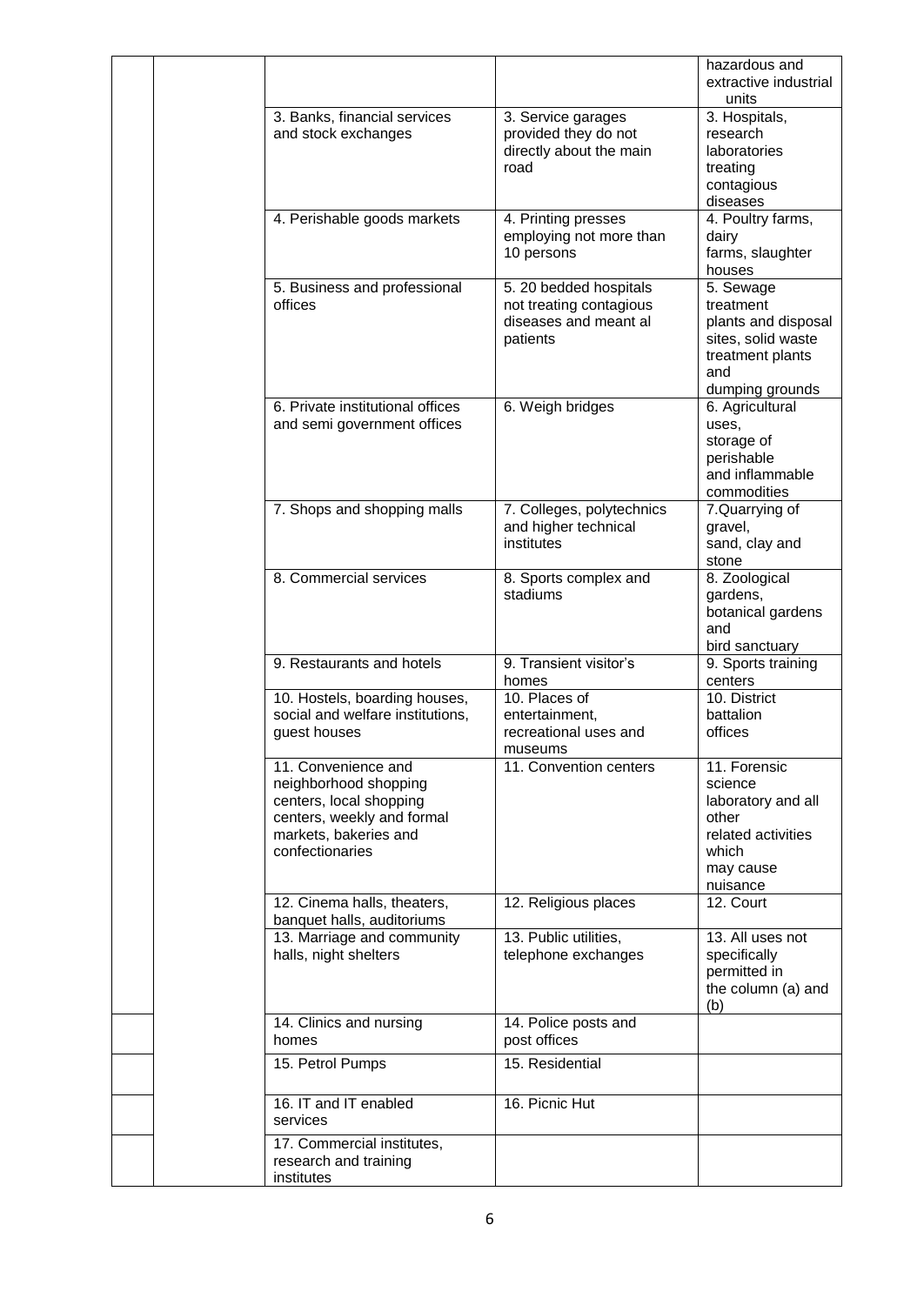|                  |                                                           | 18. Parking lots                                                            |                                                                                                                                                   |                                                                                                                                                        |
|------------------|-----------------------------------------------------------|-----------------------------------------------------------------------------|---------------------------------------------------------------------------------------------------------------------------------------------------|--------------------------------------------------------------------------------------------------------------------------------------------------------|
|                  |                                                           | 19. Taxi stands, 3<br>wheeler/auto stands,<br>rickshaw stands               |                                                                                                                                                   |                                                                                                                                                        |
| 3.               | Wholesale<br><b>Commercial</b><br><b>Use Zone</b><br>(C2) | 1. Wholesale and retail<br>business                                         | 1. Truck terminal, bus<br>depots and parking                                                                                                      | 1. Polluting<br><b>Industries</b>                                                                                                                      |
|                  |                                                           | 2. Wholesale and storage<br>buildings                                       | 2. Freight terminal                                                                                                                               | 2. Large scale<br>storage of<br>hazardous and<br>other<br>inflammable<br>materials<br>except in areas,<br>specifically<br>earmarked<br>for the purpose |
|                  |                                                           | 3. Commercial and business<br>offices and work places                       | 3. Warehousing, storage<br>godowns of perishable,<br>inflammable goods, coal,<br>wood, timber yards                                               | 3. All uses not<br>specifically<br>permitted in<br>columns (a) and<br>(b)                                                                              |
|                  |                                                           | 4. Petrol pumps and service<br>stations on roads of 12 meter<br>or more ROW | 4. Service centers,<br>garages, workshops                                                                                                         |                                                                                                                                                        |
|                  |                                                           | 5. Godowns, covered storage<br>and warehousing                              | 5. Non- polluting, no<br>obnoxious<br>light<br>industries                                                                                         |                                                                                                                                                        |
|                  |                                                           | 6. Weigh bridges                                                            | 6. Junk-yards                                                                                                                                     |                                                                                                                                                        |
|                  |                                                           | 7. Bus stops, taxi stands,<br>3wheeler/auto stands,<br>rickshaw stands      | 7. Gas installation and gas<br>works                                                                                                              |                                                                                                                                                        |
|                  |                                                           | 8. Parking spaces                                                           | 8. Railway yards and<br>stations, road freight<br>stations                                                                                        |                                                                                                                                                        |
|                  |                                                           | 9. Restaurants                                                              | 9. Banks and financial<br>services                                                                                                                |                                                                                                                                                        |
|                  |                                                           | 10. Public utilities                                                        | 10. Associated<br>residential uses                                                                                                                |                                                                                                                                                        |
|                  |                                                           | 11. Police station/ posts, post<br>offices                                  | 11. Government and<br>Semi-government offices                                                                                                     |                                                                                                                                                        |
|                  |                                                           |                                                                             | 12. Water treatment<br>plants                                                                                                                     |                                                                                                                                                        |
|                  |                                                           |                                                                             |                                                                                                                                                   |                                                                                                                                                        |
|                  |                                                           |                                                                             |                                                                                                                                                   |                                                                                                                                                        |
| $\boldsymbol{4}$ | <b>Industrial</b><br><b>Use Zone</b><br>(1)               | 1. All kind of non polluting<br>industries                                  | 1. Heavy, extensive and<br>other obnoxious,<br>hazardous industries<br>subject to the approval of<br>the Orissa Pollution<br><b>Control Board</b> | 1. General<br>business<br>unless incidental to<br>and<br>on the same site<br>with<br>industry                                                          |
|                  |                                                           | 2. IT & ITES                                                                | 2. Industrial Research<br>Institute                                                                                                               | 2. Schools and<br>colleges                                                                                                                             |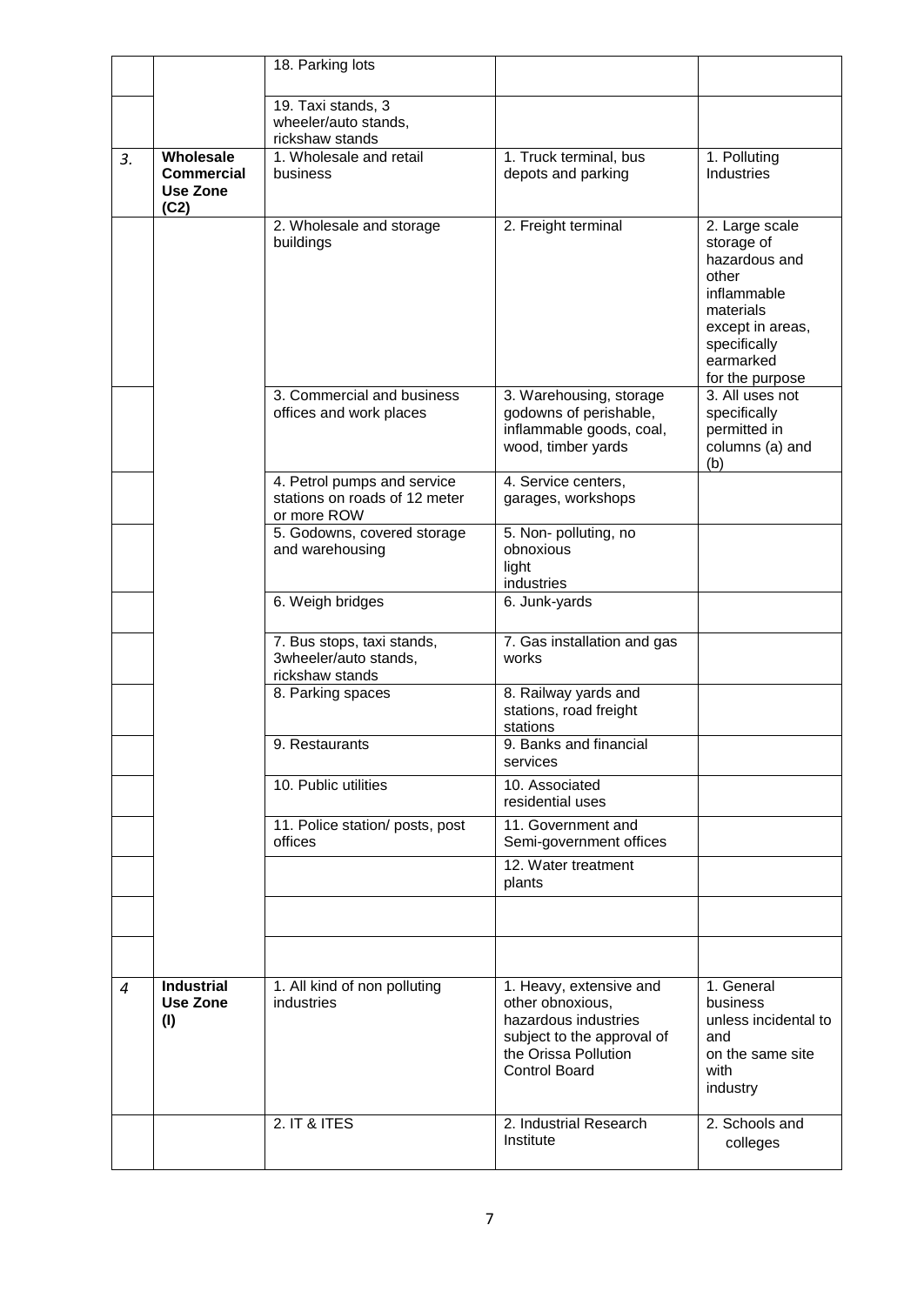|    |                                             | 3. SEZs notified by<br>government of India                                                                             | 3. Technical Educational<br>Institutions                                             | 3. Hotels, motels<br>and<br>caravan parks                                  |
|----|---------------------------------------------|------------------------------------------------------------------------------------------------------------------------|--------------------------------------------------------------------------------------|----------------------------------------------------------------------------|
|    |                                             | 4. Loading, unloading spaces                                                                                           | 4. Junkyards, sports/<br>stadiums/ playgrounds                                       | 4. Recreational<br>spots or<br>centers                                     |
|    |                                             | 5. Warehousing, storage and<br>depots of non perishable and<br>non-inflammable<br>commodities                          | 5. Sewage disposal<br>works, electric power<br>plants, service stations              | 5. Other non-<br>industrial<br>related activities                          |
|    |                                             | 6. Cold storage and ice<br>factory                                                                                     | 6. Govt. semi-govt.,<br>private business offices                                     | 6. Religious<br>buildings                                                  |
|    |                                             | 7. Gas godowns                                                                                                         | 7. Banks, financial<br>institutions and other<br>commercial offices                  | 7. Irrigated and<br>sewage<br>farms                                        |
|    |                                             | 8. Wholesale business<br>establishments                                                                                | 8. Agro-based<br>industries, dairy and<br>farming                                    | 8. Major oil depot<br>and<br>LPG refilling plants                          |
|    |                                             | 9. Petrol filling station with<br>garages and service stations                                                         | 9. Gas installations and<br>gas works                                                | 9. Social buildings                                                        |
|    |                                             | 10. Bus terminals and bus<br>depots and workshops                                                                      | 10. Workshops garages                                                                | 10. All uses not<br>specifically<br>permitted in<br>columns (a) and<br>(b) |
|    |                                             | 11. Parking, taxi stands, 3<br>wheeler/auto stands,<br>rickshaw stands                                                 | 11. Hotels and guest<br>houses                                                       |                                                                            |
|    |                                             | 12. Residential buildings for<br>essential staff and for watch<br>and ward                                             | 12. Museum                                                                           |                                                                            |
|    |                                             | 13. Public utilities                                                                                                   | 13. Helipads                                                                         |                                                                            |
|    |                                             |                                                                                                                        | 14. Hospitals and<br>medical centers                                                 |                                                                            |
| 5. | Public &<br>Semi-public<br>Use Zone<br>(PS) | 1. Government offices,<br>central, state, local and semi<br>government,<br>public<br>undertaking offices               | 1. Residential flats,<br>residential plots for<br>group housing and staff<br>housing | 1. Heavy,<br>extensive and<br>other obnoxious,<br>hazardous<br>industries  |
|    |                                             | 2. Universities and specialized<br>educational institutions,<br>colleges, schools, research<br>and development centers | 2. IT services                                                                       | 2. Slaughterhouses                                                         |
|    |                                             | 3. Social and welfare centers                                                                                          | 3. Defense quarters                                                                  | 3. Junkyard                                                                |
|    |                                             | 4. Libraries                                                                                                           | 4. Hostels, transit<br>accommodation                                                 | 4. Wholesale<br>mandies                                                    |
|    |                                             | 5. Hospitals, health centers,<br>dispensaries and clinics                                                              | 5. Entertainment and<br>recreational complexes                                       | 5. Dairy and<br>poultry<br>farms, farmhouses                               |
|    |                                             | 6. Social and cultural<br>institutes                                                                                   | 6. Nursery and<br>kindergarten, welfare<br>center                                    | 6. Workshops for<br>servicing and<br>repairs                               |
|    |                                             | 7. Religious buildings                                                                                                 | 7. Open air theater,<br>playground                                                   | 7. Processing and<br>sale of farm<br>products                              |
|    |                                             | 8. Conference halls                                                                                                    | 8. Residential club,<br>guest house                                                  | 8. All uses not<br>specifically                                            |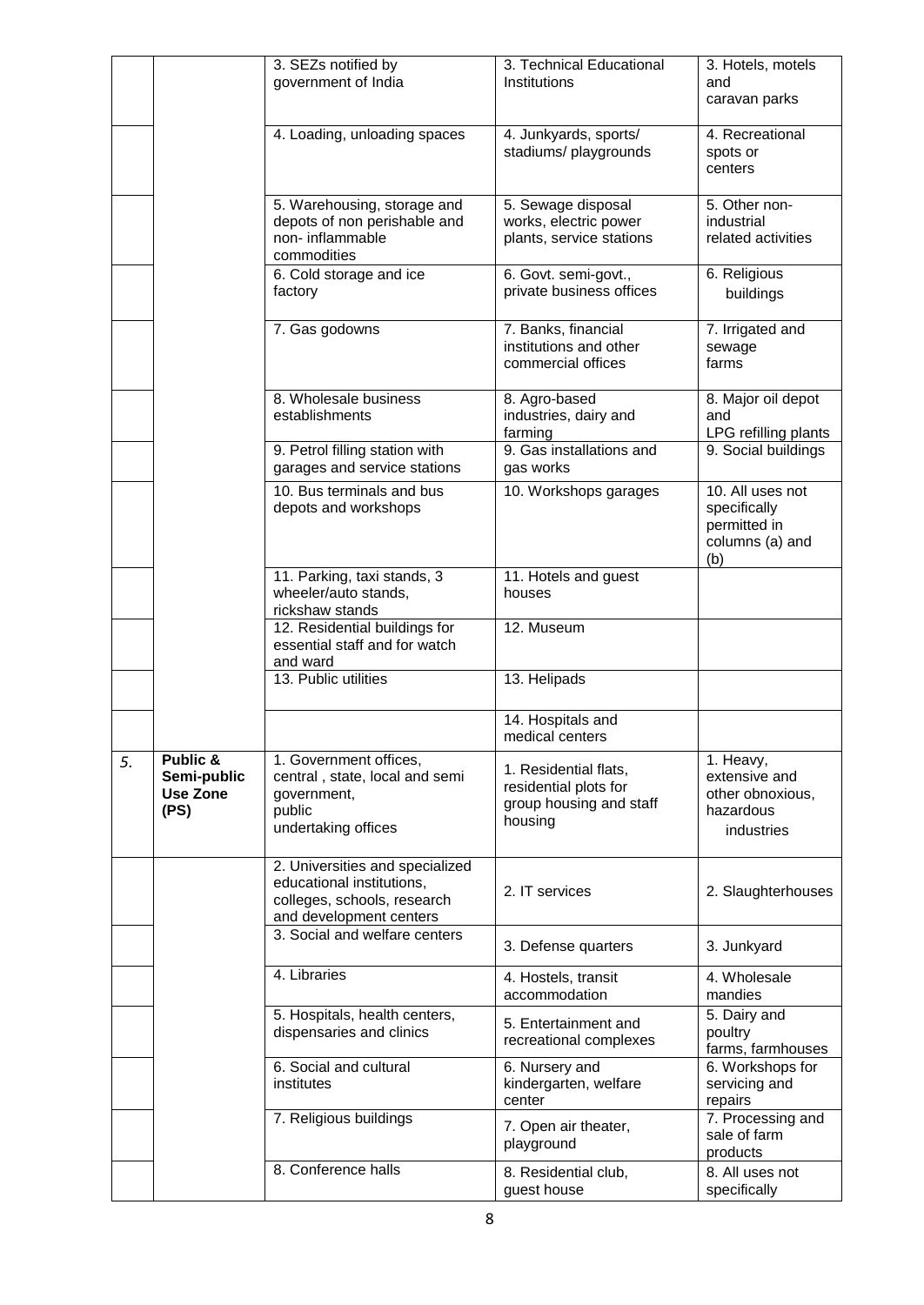|    |                                                                  |                                                                                                                    |                                                                                                                | permitted in<br>columns (a) and<br>(b)                                                                                                                      |
|----|------------------------------------------------------------------|--------------------------------------------------------------------------------------------------------------------|----------------------------------------------------------------------------------------------------------------|-------------------------------------------------------------------------------------------------------------------------------------------------------------|
|    |                                                                  | 9. Community halls, _alian<br>mandap, dharamashala                                                                 | 9. Bus and Truck<br>terminals, helipads                                                                        |                                                                                                                                                             |
|    |                                                                  | 10. Museums, art galleries,<br>exhibition halls, auditoriums                                                       | 10. Parking areas, taxi<br>stands, 3 wheeler/auto<br>stands, rickshaw stands                                   |                                                                                                                                                             |
|    |                                                                  | 11. Police stations, police<br>lines, jails                                                                        |                                                                                                                |                                                                                                                                                             |
|    |                                                                  | 12. Local state and central<br>govt. offices uses for defense<br>purpose                                           |                                                                                                                |                                                                                                                                                             |
|    |                                                                  | 13. Educational and research<br>institutions                                                                       |                                                                                                                |                                                                                                                                                             |
|    |                                                                  | 14. Social and cultural and<br>religious institutions                                                              |                                                                                                                |                                                                                                                                                             |
|    |                                                                  | 15. Local municipal facilities                                                                                     |                                                                                                                |                                                                                                                                                             |
|    |                                                                  | 16. Uses incidental to govt.<br>offices and for their use                                                          |                                                                                                                |                                                                                                                                                             |
|    |                                                                  | $\overline{17}$ . Monuments                                                                                        |                                                                                                                |                                                                                                                                                             |
| 6. | <b>Utility and</b><br><b>Services</b><br><b>Use Zone</b><br>(US) | 1. Post offices, Telegraph<br>offices, public - utilities and<br>buildings                                         | 1. Service industry                                                                                            | 1. Any building or<br>structure which is<br>not<br>required for uses<br>related<br>to public utilities<br>and<br>activities is not<br>permitted<br>therein. |
|    |                                                                  | 2. Water Treatment Plant,<br>Sewage Treatment Plant,<br>Solid waste Treatment Plant<br>solid waste dumping grounds | 2. Warehouse/storage<br>godowns                                                                                | 2. Heavy,<br>extensive and<br>other obnoxious,<br>hazardous<br>industries                                                                                   |
|    |                                                                  | 3. Radio transmitter and<br>wireless stations,<br>telecommunication centers,<br>telephone exchange                 | 3. Health center for<br>public and staff or any<br>other use incidental to<br>public utilities and<br>services | 3. All uses not<br>specifically<br>permitted in<br>column (a) and (b)                                                                                       |
|    |                                                                  | 4. Water supply installations                                                                                      | 4. Information/Payment<br>kiosk                                                                                |                                                                                                                                                             |
|    |                                                                  | 5. Sewage disposal works                                                                                           | 5. Incidental/ancillary<br>residential use                                                                     |                                                                                                                                                             |
|    |                                                                  | 6. Service stations                                                                                                | 6. Truck terminals,<br>helipads                                                                                |                                                                                                                                                             |
|    |                                                                  | 7. Cremation grounds and<br>cemeteries/burial ground                                                               | 7. Commercial use<br>center                                                                                    |                                                                                                                                                             |
|    |                                                                  | 8. Power plants/ electrical<br>substation                                                                          |                                                                                                                |                                                                                                                                                             |
|    |                                                                  | 9. Radio and television station                                                                                    |                                                                                                                |                                                                                                                                                             |
|    |                                                                  | 10. Fire stations                                                                                                  |                                                                                                                |                                                                                                                                                             |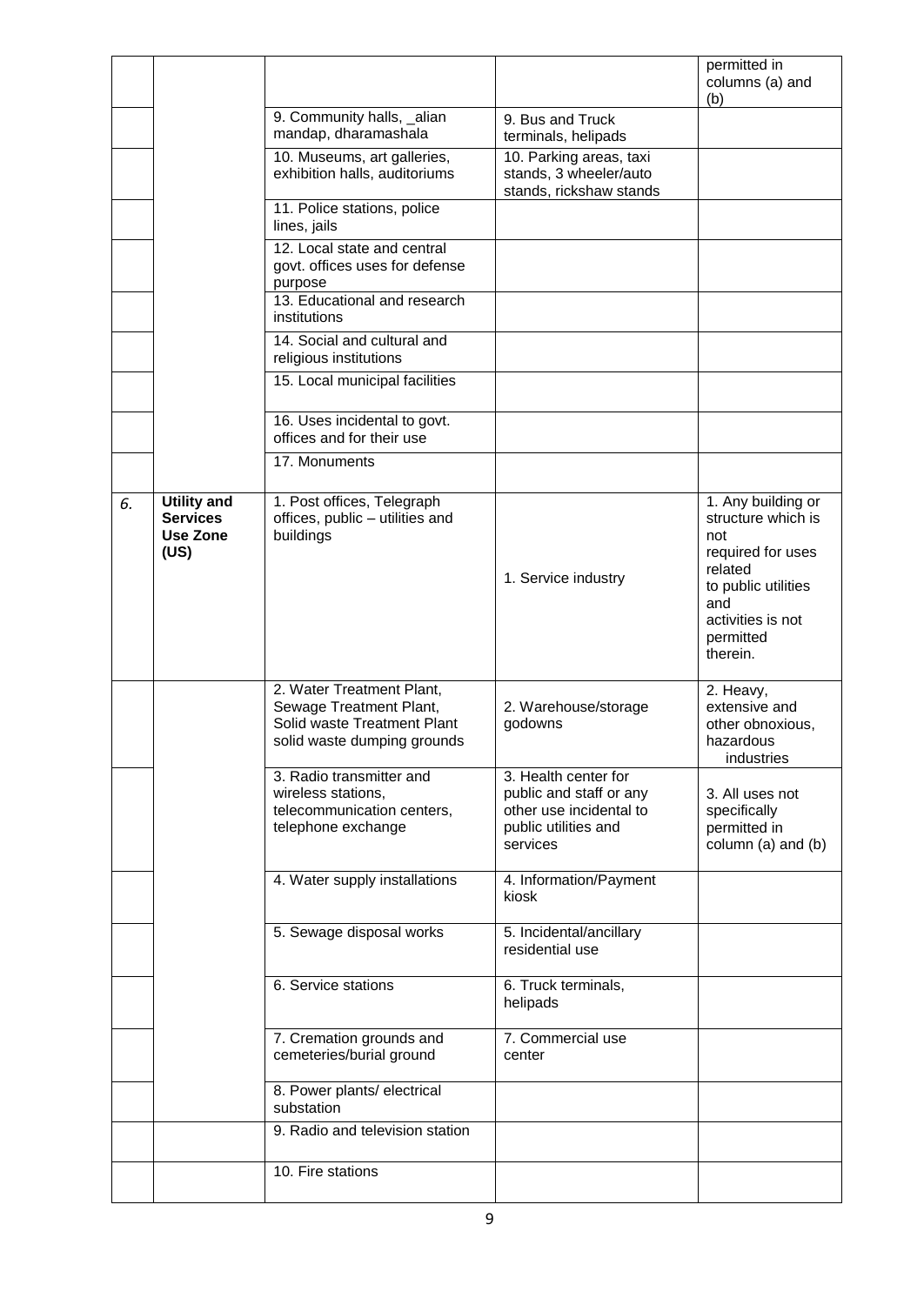| $\overline{7}$ | Open<br><b>Space Use</b><br>Zone<br>(OS) | 1. Specialized parks/ maidens<br>for multipurpose use                                                                                          | 1. Building and structure<br>ancillary to use<br>permitted in open<br>spaces and parks such<br>as stands for vehicles on<br>hire, taxis and scooters | 1. Any building or<br>structure, which is<br>not<br>required for open<br>air<br>recreation, dwelling<br>unit<br>except for watch<br>and<br>ward, and uses not<br>specifically<br>permitted<br>therein. |
|----------------|------------------------------------------|------------------------------------------------------------------------------------------------------------------------------------------------|------------------------------------------------------------------------------------------------------------------------------------------------------|--------------------------------------------------------------------------------------------------------------------------------------------------------------------------------------------------------|
|                |                                          | 2. Regional parks, district<br>parks, playgrounds, children's<br>parks                                                                         | 2. Commercial use of<br>transit nature like<br>cinemas, circus and other<br>shows                                                                    | 2. All uses not<br>specifically<br>permitted in<br>column (a) and (b)                                                                                                                                  |
|                |                                          | 3. Clubs                                                                                                                                       | 3. Public assembly halls                                                                                                                             |                                                                                                                                                                                                        |
|                |                                          | 4. Stadiums, picnic huts,<br>holiday resorts                                                                                                   | 4. Restaurants                                                                                                                                       |                                                                                                                                                                                                        |
|                |                                          | 5. Shooting range, sports<br>training center                                                                                                   | 5. Parking areas,<br>Caravan parks                                                                                                                   |                                                                                                                                                                                                        |
|                |                                          | 6. Swimming pools                                                                                                                              | 6. Open air cinemas/<br>theatre                                                                                                                      |                                                                                                                                                                                                        |
|                |                                          | 7. Botanical/ zoological<br>garden, bird sanctuary                                                                                             | 7. Entertainment and<br>recreational complexes                                                                                                       |                                                                                                                                                                                                        |
|                |                                          | 8. Green belts                                                                                                                                 | 8. Community hall, library                                                                                                                           |                                                                                                                                                                                                        |
|                |                                          | 9. Bus and railway passenger<br>terminals                                                                                                      | 9. Open air theater,<br>theme parks,<br>amphitheaters                                                                                                |                                                                                                                                                                                                        |
|                |                                          | 10. Public utilities and facilities<br>such as police post, fire post,<br>post and telegraph office,<br>health center for players and<br>staff | 10. Residential club,<br>guest house                                                                                                                 |                                                                                                                                                                                                        |
|                |                                          | 11. Animal racing or riding<br>stables                                                                                                         | 11. Camping sites                                                                                                                                    |                                                                                                                                                                                                        |
|                |                                          |                                                                                                                                                | 12. Yoga and meditation<br>centers                                                                                                                   |                                                                                                                                                                                                        |
|                |                                          |                                                                                                                                                | 13. Fire post, police<br>station, post and<br>telegraph office                                                                                       |                                                                                                                                                                                                        |
|                |                                          |                                                                                                                                                | 14. Commercial uses<br>center                                                                                                                        |                                                                                                                                                                                                        |
|                |                                          |                                                                                                                                                | 15. Special education<br>areas                                                                                                                       |                                                                                                                                                                                                        |
|                |                                          |                                                                                                                                                | 16. Incidental/ancillary<br>residential use                                                                                                          |                                                                                                                                                                                                        |
| 8              | Transportati<br>on Use<br>Zone           | 1. All types of roads                                                                                                                          | 1. Way side shops and<br>restaurants                                                                                                                 | 1. Use/activity not<br>specifically related<br>to<br>transport and<br>communication                                                                                                                    |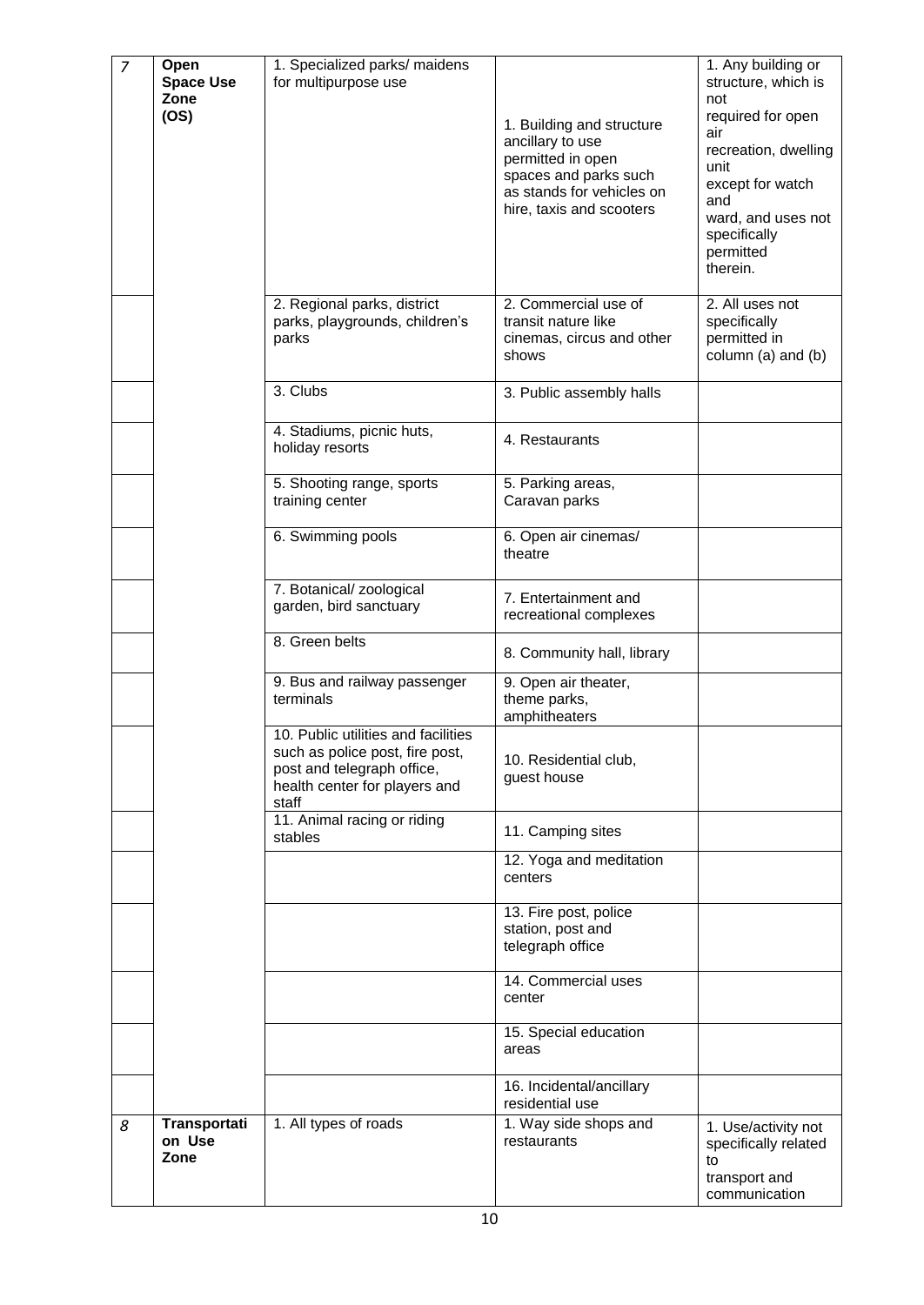|   |                                                      |                                                                                                  |                                                                                                               | permitted herein.                                                                                |
|---|------------------------------------------------------|--------------------------------------------------------------------------------------------------|---------------------------------------------------------------------------------------------------------------|--------------------------------------------------------------------------------------------------|
|   |                                                      | 2. Railway stations and yards                                                                    | 2. Authorized/Planned<br>Vending areas                                                                        | 2. All uses not<br>specifically<br>permitted in<br>column (a) and (b)                            |
|   |                                                      | 3. Airport                                                                                       | 3. Incidental/ancillary<br>residential use                                                                    |                                                                                                  |
|   |                                                      | 4. Bus stops and Bus and Truck<br>terminals                                                      | 4. Emergency health care<br>centre                                                                            |                                                                                                  |
|   |                                                      | 5. Taxi stands, auto stands,<br>rickshaw stands                                                  | 5. Tourism related<br>projects                                                                                |                                                                                                  |
|   |                                                      | 6. Ferry Ghats                                                                                   | 6. All ancillary<br>(complimentary) uses for<br>above categories<br>(subject to decision of<br>the Authority) |                                                                                                  |
|   |                                                      | 7. Parking areas                                                                                 |                                                                                                               |                                                                                                  |
|   |                                                      | 8. Multi level car parking                                                                       |                                                                                                               |                                                                                                  |
|   |                                                      | 9. Filling stations                                                                              |                                                                                                               |                                                                                                  |
|   |                                                      | 10. Transport offices, booking<br>offices                                                        |                                                                                                               |                                                                                                  |
|   |                                                      | 11. Night shelter, boarding<br>houses                                                            |                                                                                                               |                                                                                                  |
|   |                                                      | 12. Banks                                                                                        |                                                                                                               |                                                                                                  |
|   |                                                      | 13. Restaurants                                                                                  |                                                                                                               |                                                                                                  |
|   |                                                      | 14. Workshops and garages                                                                        |                                                                                                               |                                                                                                  |
|   |                                                      | 15. Automobile spares and<br>services, Godowns                                                   |                                                                                                               |                                                                                                  |
|   |                                                      | 16. Loading and unloading<br>platforms (with/without cold<br>storage facility), weigh<br>bridges |                                                                                                               |                                                                                                  |
|   |                                                      | 17. Ware houses, Storage<br>depots                                                               |                                                                                                               |                                                                                                  |
|   |                                                      | 18. Utility networks (drainage,<br>sewage, power,<br>telecommunications                          |                                                                                                               |                                                                                                  |
| 9 | <b>Agricultural</b><br>and Forest<br>Use Zone<br>(A) | 1. Agriculture and Horticulture                                                                  | 1. Houses incidental to<br>this use                                                                           | 1. Residential use<br>except those<br>ancillary<br>uses permitted in<br>agricultural use<br>zone |
|   |                                                      | 2. Dairy and poultry farming,<br>milk chilling centre                                            | 2. Parks and other<br>recreational uses                                                                       | 2. Heavy,<br>extensive,                                                                          |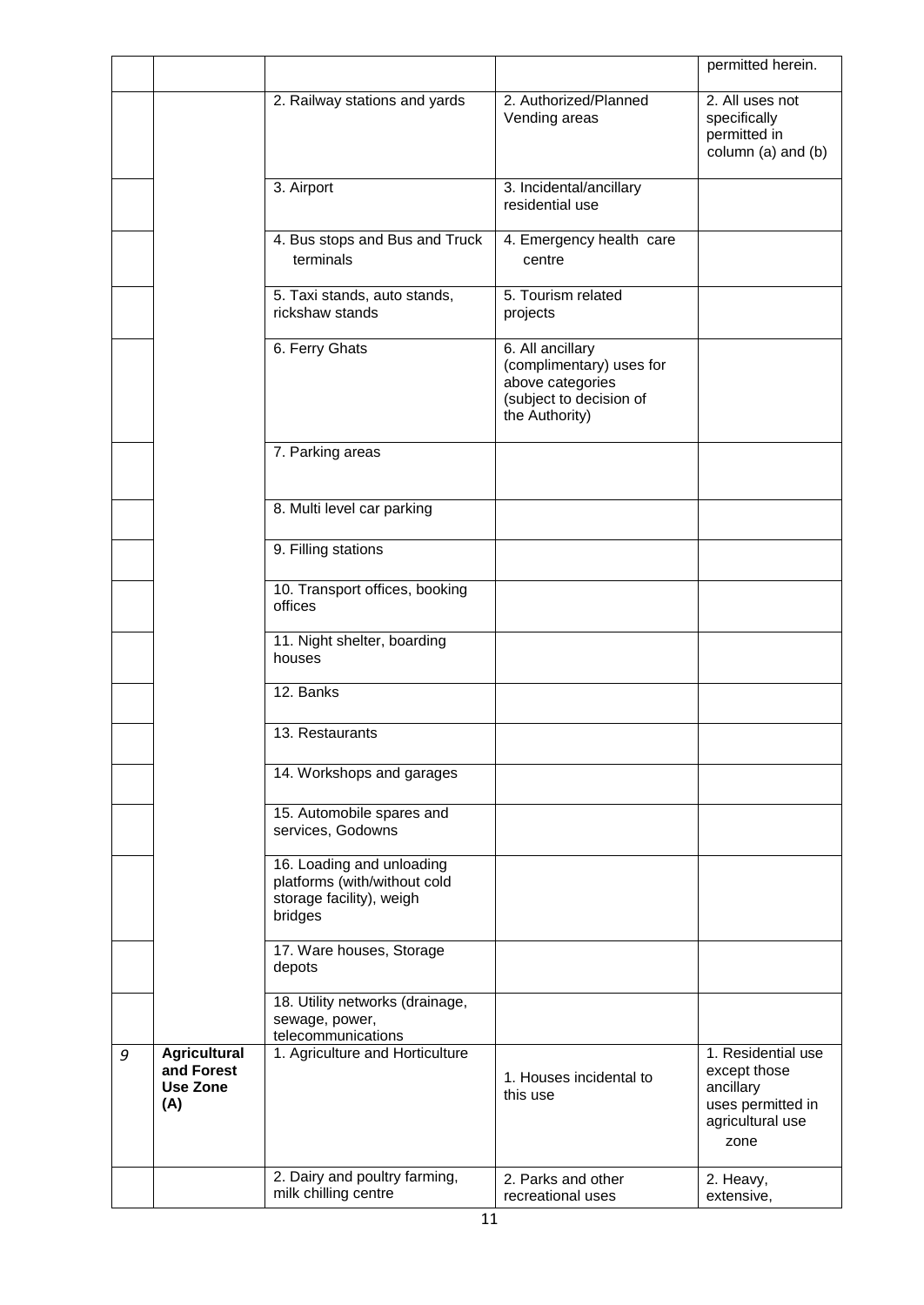|  |                                                                         |                                                                                                                    | obnoxious, noxious<br>and<br>hazardous<br>industries                                 |
|--|-------------------------------------------------------------------------|--------------------------------------------------------------------------------------------------------------------|--------------------------------------------------------------------------------------|
|  | 3. Storage, processing and<br>sale of farm produce                      | 3. Wayside shops and<br>restaurants                                                                                | 3. Any activity<br>which is<br>creating nuisance<br>and is<br>obnoxious in<br>nature |
|  | 4. Dwelling for the people<br>engaged in the farm (rural<br>settlement) | 4. Hospital for infectious<br>and contagious<br>diseases, mental<br>hospital after clearance<br>from the Authority | 4. All uses not<br>specifically<br>permitted in<br>column (a) and (b)                |
|  | 5. Farm houses and<br>accessory buildings                               | 5. Agro serving, agro<br>processing, agro<br>business                                                              |                                                                                      |
|  |                                                                         | 6. Cottage industries                                                                                              |                                                                                      |
|  |                                                                         | 7. Burial and cremation<br>grounds                                                                                 |                                                                                      |
|  |                                                                         | 8. Service industries<br>accessory to obnoxious<br>and hazardous<br>industries                                     |                                                                                      |
|  |                                                                         | 9. Ice factory, cold<br>storage                                                                                    |                                                                                      |
|  |                                                                         | 10. Godowns and ware<br>houses                                                                                     |                                                                                      |
|  |                                                                         | 11. Soil testing lab                                                                                               |                                                                                      |
|  |                                                                         | 12. Normal expansion of<br>land uses only in the<br>existing homestead land                                        |                                                                                      |
|  |                                                                         | 13. Solid waste<br>management sites,<br>Sewage disposal works                                                      |                                                                                      |
|  |                                                                         | 14. Electric sub station                                                                                           |                                                                                      |
|  |                                                                         | 15. Quarrying of gravel,<br>sand, clay or stone                                                                    |                                                                                      |
|  |                                                                         | 16. Building construction<br>over plots covered under<br>town planning scheme<br>and conforming uses               |                                                                                      |
|  |                                                                         | 17. Brick kilns and<br>extractive areas                                                                            |                                                                                      |
|  | 7. Forestation                                                          | 18. Eco-tourism,<br>camping sites, eco parks,<br>eco lodges                                                        | 5. For notified<br>forest<br>lands only                                              |
|  |                                                                         | 19. Special outdoor<br>recreations                                                                                 | afforestation<br>is permitted and<br>Item no.<br>18 and 19 from<br>column            |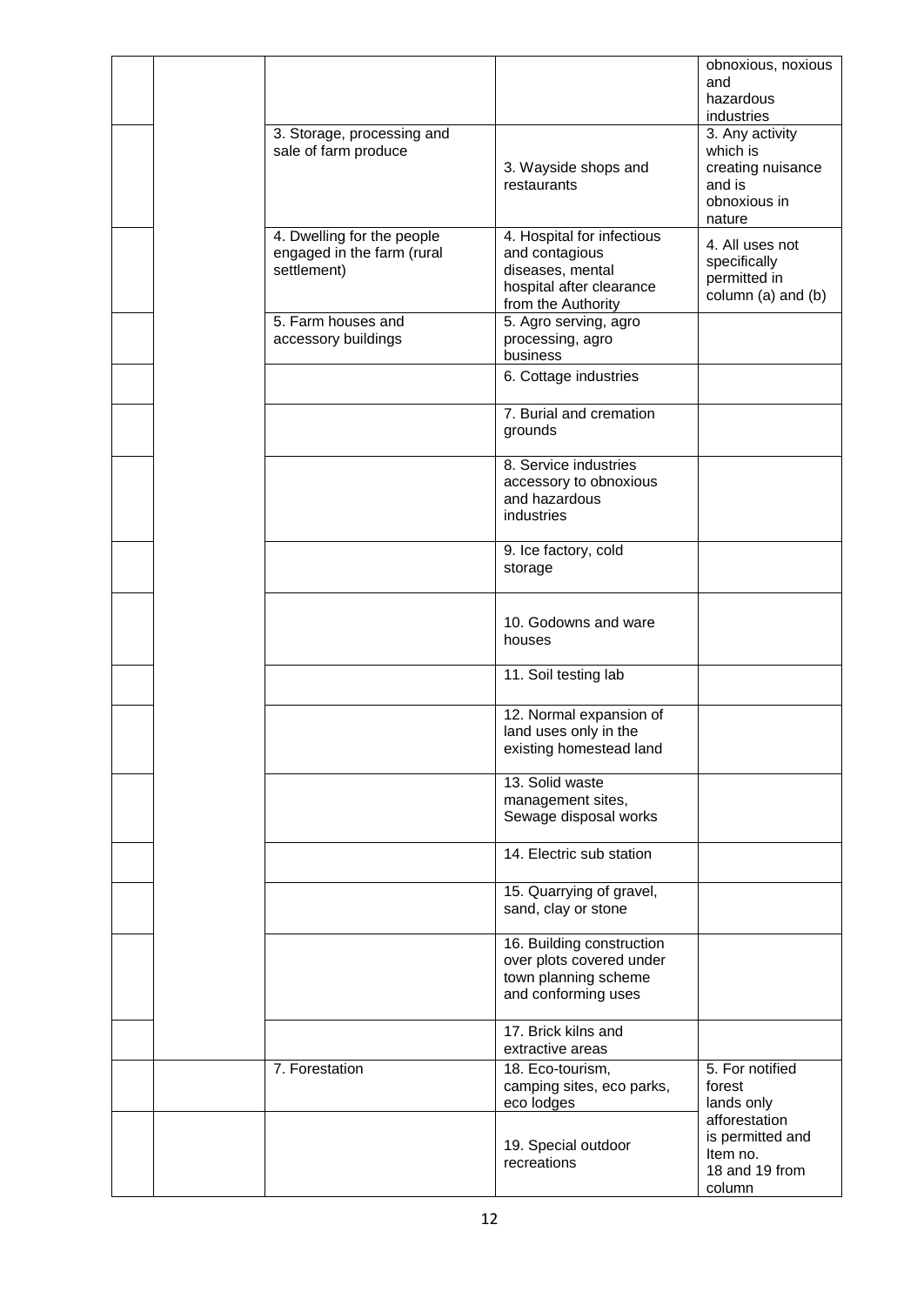|     |                                                                             |                                                                                                                                       |                                                                                               | (b) are permissible<br>by<br>the competent<br>authority                                                       |
|-----|-----------------------------------------------------------------------------|---------------------------------------------------------------------------------------------------------------------------------------|-----------------------------------------------------------------------------------------------|---------------------------------------------------------------------------------------------------------------|
| 10. | Water<br><b>Bodies Use</b><br>Zone<br>(W)                                   | 1. Rivers, canals                                                                                                                     | 1. Fisheries                                                                                  | 1. Use/activity not<br>specifically related<br>to<br>Water bodies Use<br>not<br>permitted herein.             |
|     |                                                                             | 2. Streams, water spring                                                                                                              | 2. Boating, water theme<br>parks, water sports,<br>lagoons                                    | 2. All uses not<br>specifically<br>permitted in<br>column (a) and (b)                                         |
|     |                                                                             | 3. Ponds, lakes                                                                                                                       | 3. Water based resort<br>with special by-laws                                                 |                                                                                                               |
|     |                                                                             | 4. Wetland, aqua culture<br>pond                                                                                                      | 4. Any other use/activity<br>incidental to Water<br>bodies Use Zone is<br>permitted.          |                                                                                                               |
|     |                                                                             | 5. Reservoir                                                                                                                          |                                                                                               |                                                                                                               |
|     |                                                                             | 6. Water logged/marshy area                                                                                                           |                                                                                               |                                                                                                               |
| 11  | <b>Special</b><br>Heritage<br>Zone<br>(Area<br>shown in<br>the map)<br>(SH) | 1. Residential with special<br>bye laws                                                                                               | 1. Heritage<br>interpretation centre, art<br>galleries & sculpture<br>complex                 | 1. Use/activity not<br>specifically related<br>to<br>Special Heritage<br>Use<br>Zone not permitted<br>herein. |
|     |                                                                             | 2. Public -semi public with<br>special bye laws                                                                                       | 2. Educational and<br>research Institutions                                                   | 2. Multistoried<br>building                                                                                   |
|     |                                                                             | 3. Commercial with special<br>bye laws                                                                                                | 3 Social and cultural<br>institutions                                                         | 3. Multiplex,<br>Shopping<br>Mall                                                                             |
|     |                                                                             | 4 Recreational with special<br>bye laws                                                                                               | 4. Commercial activities                                                                      | 4. Dumping ground                                                                                             |
|     |                                                                             | 5. Theme Parks,<br>Archeological Parks / Gardens<br>with special bye laws                                                             | 5. Craft based cottage<br>industries                                                          | 5. Sewerage<br>Treatment                                                                                      |
|     |                                                                             | 6. Amphitheatres with<br>special bye laws                                                                                             | 6. Hotels, guest houses,<br>lodges, resorts                                                   | 6. All uses not<br>specifically<br>permitted in<br>column (a) and (b)                                         |
|     |                                                                             | 7. Open Air Museums with<br>special bye laws                                                                                          | 7. Group Housing,<br>Apartments                                                               |                                                                                                               |
|     |                                                                             | 8. Restoration of protected<br>and enlisted monuments and<br>precincts by the concerned<br>authority only (ASI / State<br>Archeology) | 8 Auditorium                                                                                  |                                                                                                               |
|     |                                                                             |                                                                                                                                       | 9 boating, picnic huts,<br>camping sites, special<br>training camps<br>10. Hospitals & health |                                                                                                               |
|     |                                                                             |                                                                                                                                       | Centers                                                                                       |                                                                                                               |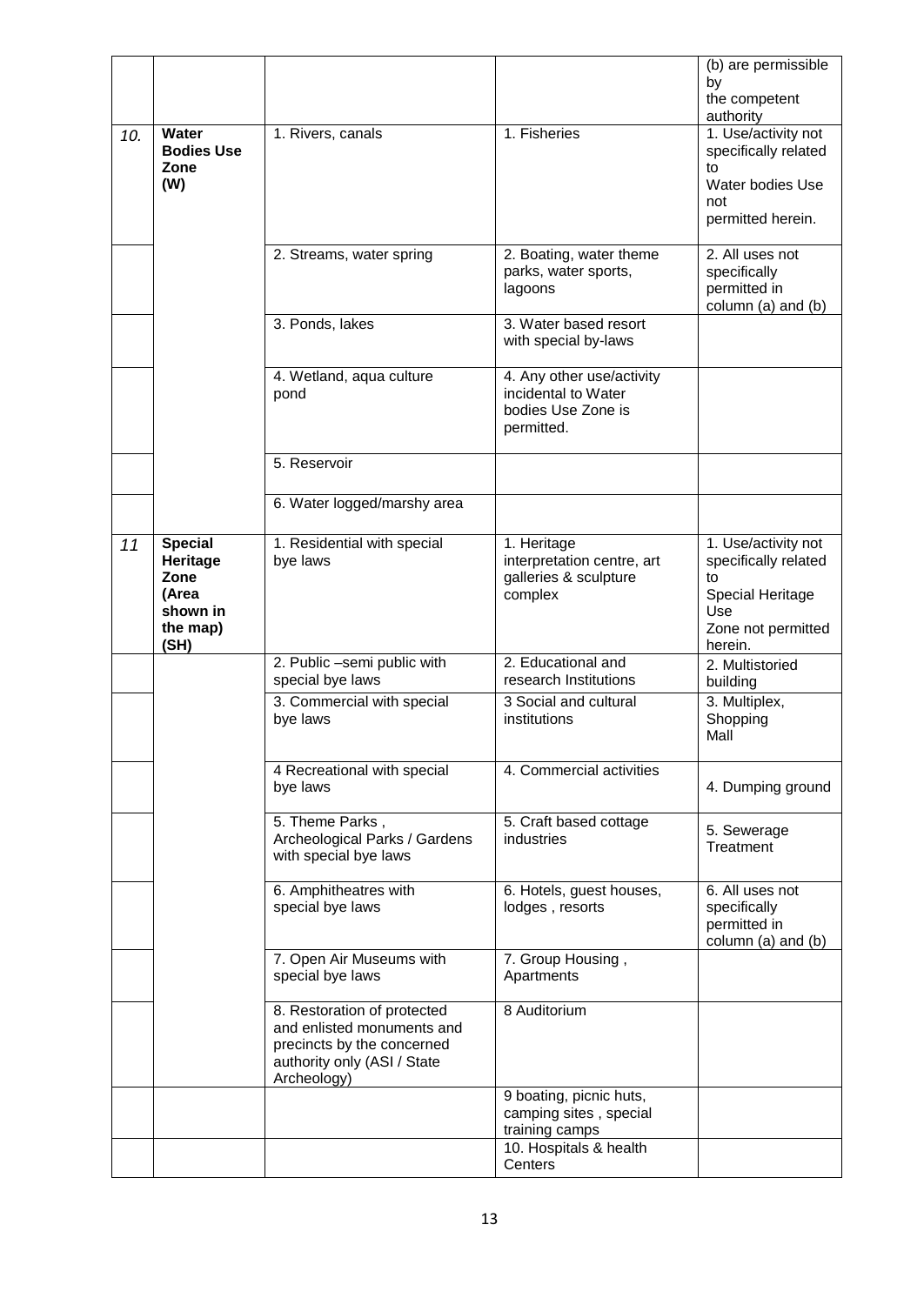|    |                                                                |                                    | 11. Multistoried Parking                                                                                                         |                                                                                                                       |
|----|----------------------------------------------------------------|------------------------------------|----------------------------------------------------------------------------------------------------------------------------------|-----------------------------------------------------------------------------------------------------------------------|
| 12 | <b>Environme</b><br>ntally<br><b>Sensitive</b><br>Zone<br>(ES) | 1. River front developments        | 1. Group housing,<br>corporate type housing<br>adopting modern<br>technology with special<br>by-laws                             | 1. Plotted housing                                                                                                    |
|    |                                                                | 2. Scenic value areas              | 2. Theme parks, yoga<br>parks, sports centres<br>and community<br>recreational areas,<br>International convention<br>centre      | 2. Small industries<br>or<br>small institutions                                                                       |
|    |                                                                | 3. River side green areas          | 3. Incidental residences                                                                                                         | 3. Use/activity not<br>specifically related<br>to<br>Environmentally<br>Sensitive Use<br>Zone not<br>permitted herein |
|    |                                                                | 4. Existing village<br>settlements | 4. Seven or five star lake<br>resorts, Five star hotels.<br>Organized commerce<br>with special by-laws                           | 4. No development<br>of<br>any kind is<br>permitted<br>between the<br>River/Canal/Strea<br>m and<br>the embankment    |
|    |                                                                |                                    | 5. Hospitals and health<br>institutions                                                                                          | specifically<br>permitted in<br>column (a) and (b)                                                                    |
|    |                                                                |                                    | 6. Art academy, media<br>centres, food courts,<br>music pavilions                                                                |                                                                                                                       |
|    |                                                                |                                    | 7. Parking areas, visitor<br><b>Facilities</b>                                                                                   |                                                                                                                       |
|    |                                                                |                                    | 8. Educational,<br>technical, research<br>institutes of higher order                                                             |                                                                                                                       |
|    |                                                                |                                    | 9. Boating, Picnic huts,<br><b>Camping sites Special</b><br>Training camps                                                       |                                                                                                                       |
|    |                                                                |                                    | 10. Existing residential<br>or other uses with<br>special by-laws                                                                |                                                                                                                       |
|    |                                                                |                                    | 11. Resorts, sculpture<br>complex, lagoons&<br>lagoon resort, water<br>sports.                                                   |                                                                                                                       |
|    |                                                                |                                    | 12. Tourist and pilgrim<br>related commercial<br>activities, hotels and<br>lodges                                                |                                                                                                                       |
|    |                                                                |                                    | 13. Non polluting,<br>agrobased<br>and processing<br>industries, Storage or<br>Godowns for food grains                           |                                                                                                                       |
|    |                                                                |                                    | 14. Water Treatment<br>Plant, Sewage<br><b>Treatment Plant, Solid</b><br>waste Treatment Plant<br>solid waste dumping<br>grounds |                                                                                                                       |
|    |                                                                |                                    |                                                                                                                                  |                                                                                                                       |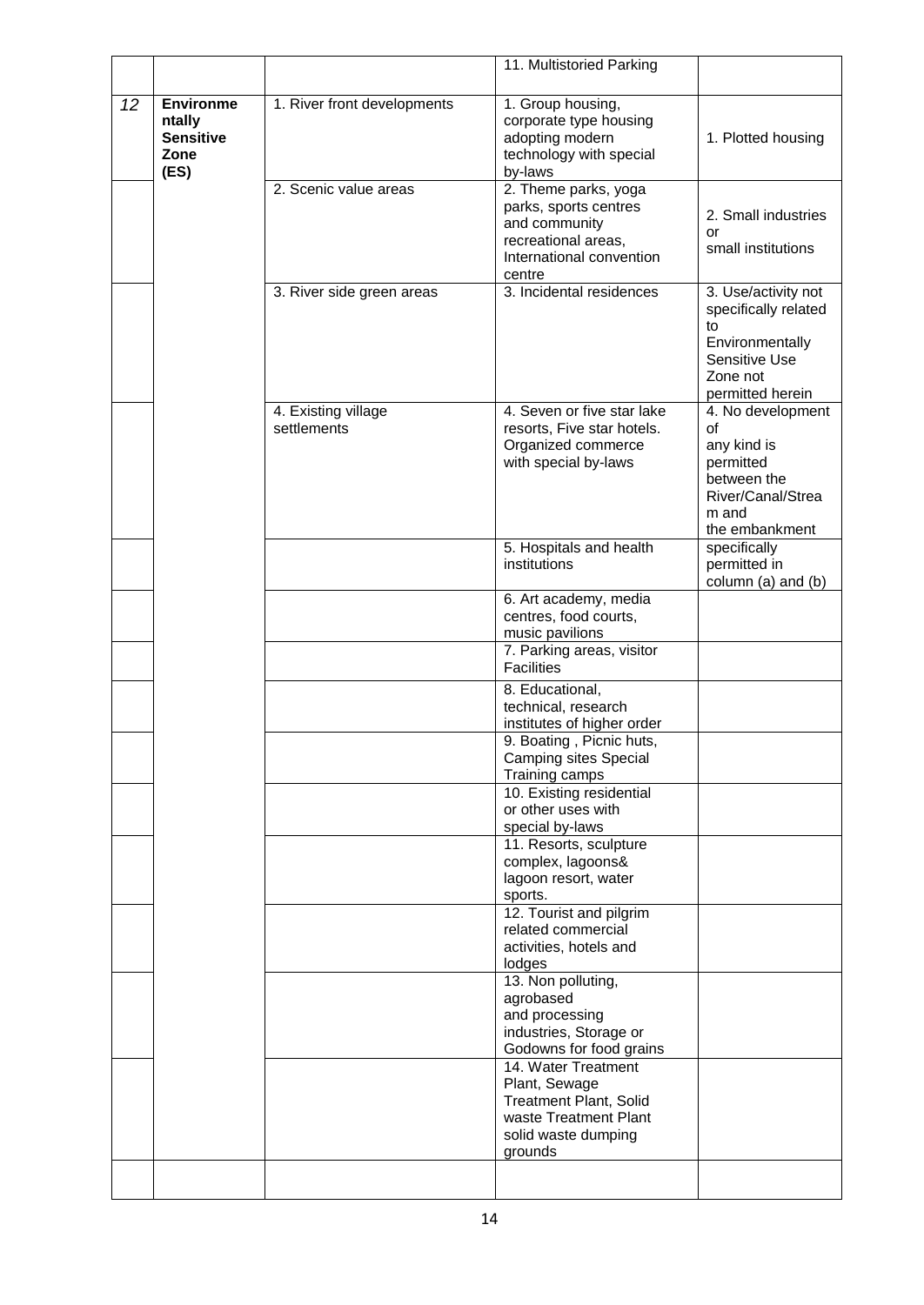3. In the said regulation, in regulation 29, for the existing table along with note there

under, the following shall be substituted namely.

| Category                                            | Min. road | Min. size of   |
|-----------------------------------------------------|-----------|----------------|
|                                                     | width(m)  | plot in Sq. m. |
| <b>Kalyan Mandaps</b>                               | 12        | 1000           |
| Cinema, game centers, Multiplex, convention centers | 18        | 2000           |
| Social clubs and amenities                          | 12        | 1000           |
| Multi storey car parking                            | 12        | 1000           |
| <b>Office buildings</b>                             | 12        | 300            |
| <b>Primary/Upper Primary school 12</b>              | 12        | 2000           |
| <b>High School, Residential school</b>              | 12        | 6000           |
| +2 College / Junior college                         | 12        | 4000           |
| <b>Degree College</b>                               | 12        | 6000           |
| <b>Technical educational institution</b>            | 12        | 10000          |
| <b>Petrol pumps / Filling stations</b>              | 12        | 500            |
| <b>Restaurant</b>                                   | 12        | 500            |
| <b>LPG storages</b>                                 | 12        | 500            |
| <b>Places of congregation</b>                       | 12        | 500            |
| <b>Public libraries</b>                             | 12        | 300            |
| <b>Conference hall</b>                              | 12        | 1000           |
| <b>Community hall</b>                               | 12        | 500            |
| <b>Nursing homes/polyclinics</b>                    | 12        | 300            |
| <b>Hotel</b>                                        | 12        | 2000           |
| R & D Lab                                           | 12        | 1500           |

## **TABLE – 3: CATEGORY WISE SIZE OF PLOTS**

Note : In appropriate cases, the authority may revise the minimum size of plot and the road width in the recommendation of the Development plan and Building Permission ( DP & BP) committee".

- 7. In the said regulation, in regulation  $-30$ 
	- i) For the existing table-4, the following table shall be substituted namely.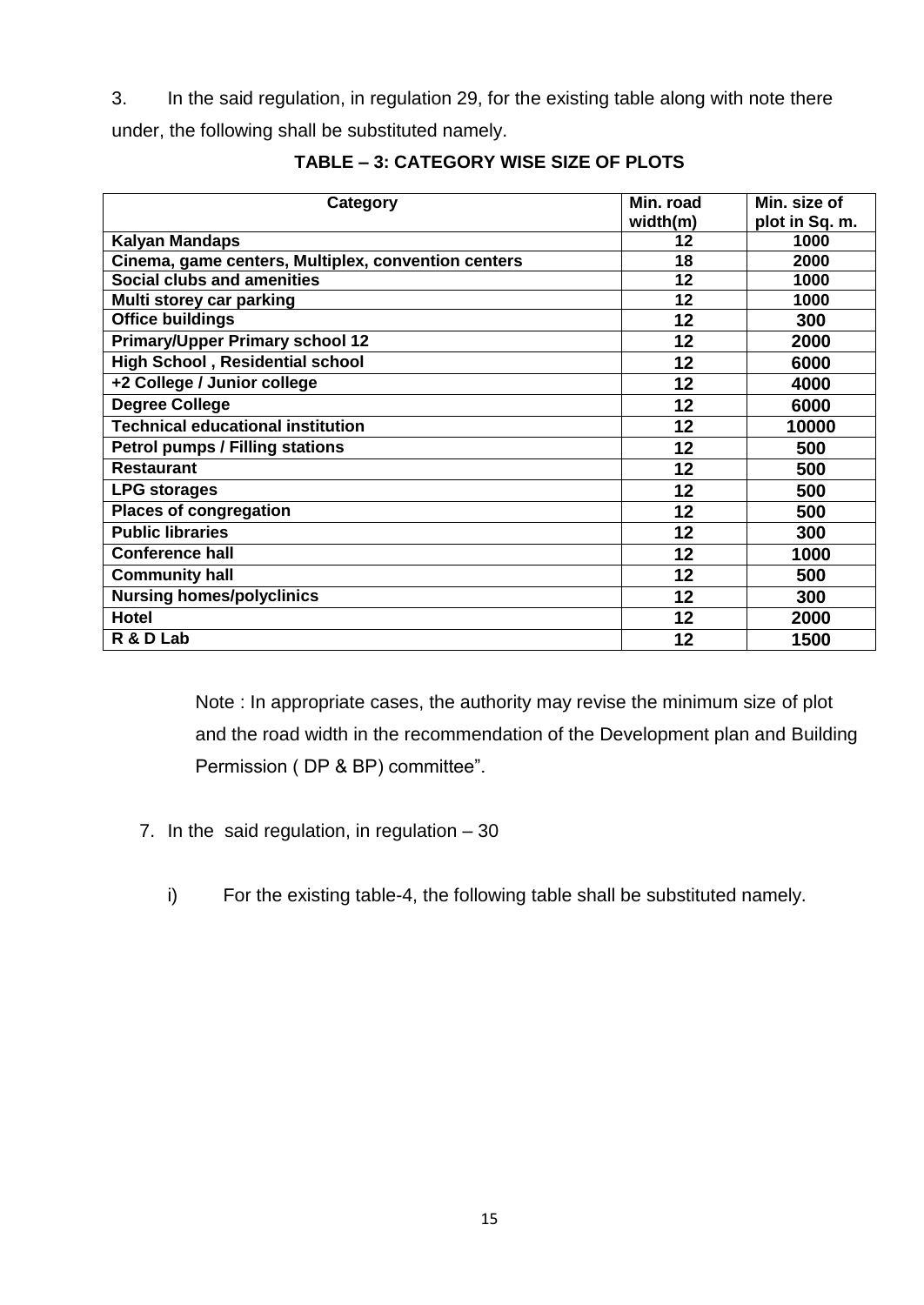#### **TABLE – 4 PLOT SIZE WISE PERMISSIBLE SET BACK S AND HEIGHT OF BUILDINGS**

| <b>Plot size</b><br>(in Sq.<br>Mts) | <b>Maximum</b><br>height of<br>building<br>permissible<br>(in Mts) | Minimum front setback (in Mts)<br>As per the abutting road width |                                                        |                                                |                                                 | <b>Minimum</b><br>setbacks on<br>other sides (in<br>Mts) |                |                      |
|-------------------------------------|--------------------------------------------------------------------|------------------------------------------------------------------|--------------------------------------------------------|------------------------------------------------|-------------------------------------------------|----------------------------------------------------------|----------------|----------------------|
|                                     |                                                                    | <b>Less</b><br>than<br>9<br><b>Mts</b>                           | 9 Mts<br>and<br>below<br>12 <sup>2</sup><br><b>Mts</b> | 12 Mts<br>and<br><b>less</b><br>than<br>18 Mts | 18 Mts<br>and<br><b>less</b><br>than<br>30 Mts. | Above<br>30<br>Mts.                                      | Rear<br>side   | <b>Other</b><br>side |
| $\mathbf{1}$                        | $\overline{2}$                                                     | 3(a)                                                             | 3(b)                                                   | 3(c)                                           | 3(d)                                            | 3(e)                                                     | $\overline{4}$ | 5                    |
| Less than<br>100                    | $\overline{7}$                                                     | 1.0                                                              | 1.0                                                    | $\overline{2.0}$                               | $\overline{2.0}$                                | 3.0                                                      | $\blacksquare$ | $\blacksquare$       |
| 100 & upto<br>200                   | 10                                                                 | 1.5                                                              | 1.5                                                    | 2.0                                            | 2.0                                             | 3.0                                                      | 1.0            | $\overline{a}$       |
| Above 200<br>&<br>upto 300          | 12                                                                 | 1.5                                                              | 1.5                                                    | 2.5                                            | 2.5                                             | 3.5                                                      | 1.5            | 1.0                  |
| Above 300<br>&<br>upto 400          | 12                                                                 | 1.5                                                              | 2.0                                                    | 2.5                                            | 2.5                                             | 3.5                                                      | 1.5            | 1.5                  |
| Above 400<br>&<br>upto 500          | 12                                                                 | 1.5                                                              | 2.0                                                    | 2.5                                            | 3.0                                             | 3.5                                                      | 1.5            | 1.5                  |
| Above 500<br>&<br>upto 750          | Less than<br>15                                                    | 1.5                                                              | 2.0                                                    | 3.0                                            | 3.0                                             | 4.0                                                      | $\overline{2}$ | $\overline{2}$       |
| Above<br>750                        | Less than<br>15                                                    | 1.5                                                              | 2.0                                                    | 3.0                                            | 4.0                                             | 4.0                                                      | 3              | 2.5                  |

# ii) After sub-regulation (2), the following sub regulation shall be inserted namely:~

" (2-A) In all other cases if any open space between the buildings is intended to be used for the benefit of more than one building to the same owner, the width of such open space between the buildings shall be the one specified for the tallest building abutting on such open space provided that such open space shall not be less than three meters and

iii) In sub regulation (3), for the item "B" the figure 500 Sqmtrs shall be replaced with the figure-1000 sqmtr.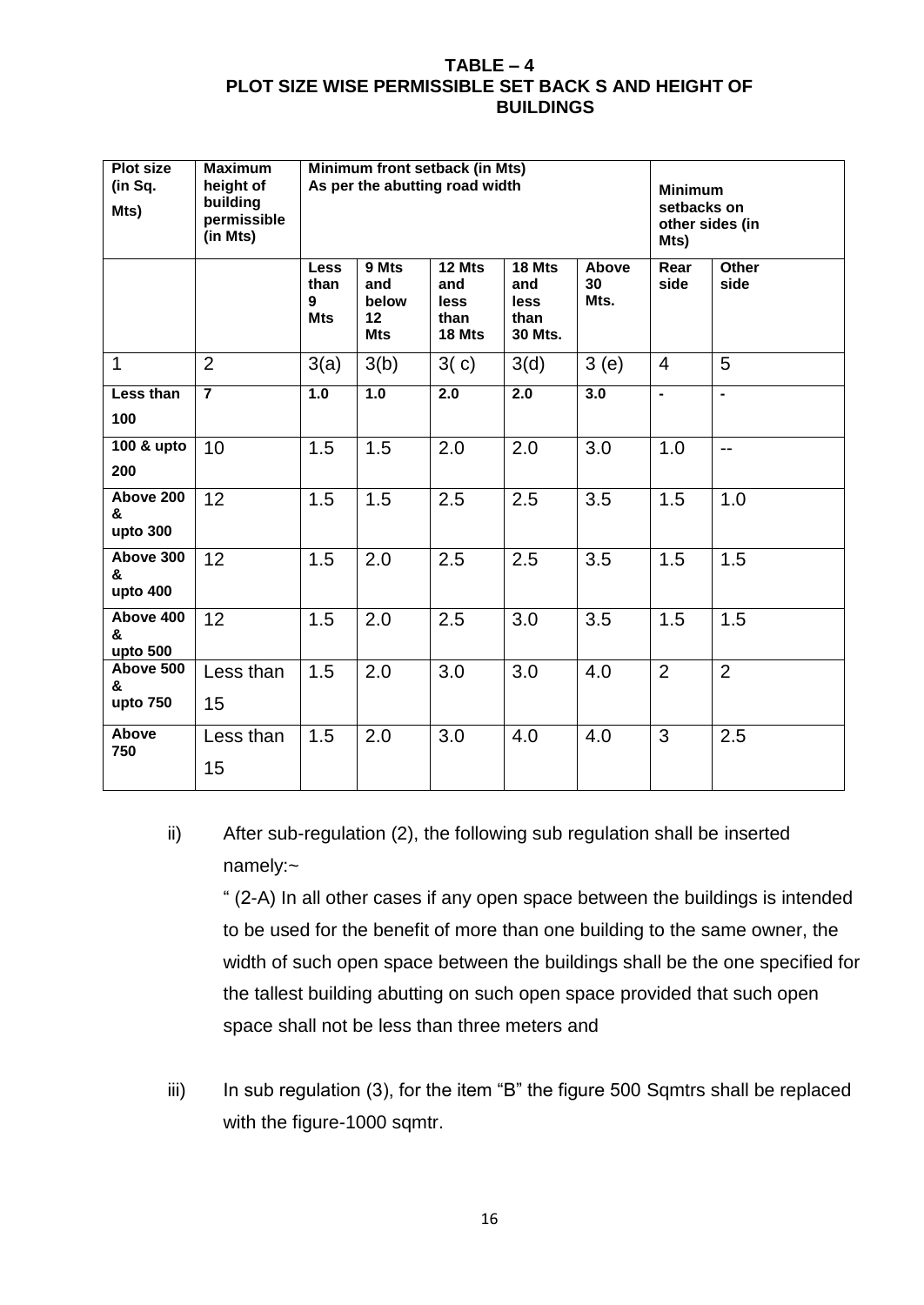5) In the said regulation in regulation – 31, for the existing table along with the norms, the following table shall be substituted namely

| "TABLE-5:                                                         |  |
|-------------------------------------------------------------------|--|
| <b>PROVISION OF EXTERIOR OPEN SPACES AR OUND THE BUILDINGS 6)</b> |  |

| SI.            | <b>Height of the Building in meters</b> | Exterior open spaces to be left out<br>on all sides in m. (front, rear and |
|----------------|-----------------------------------------|----------------------------------------------------------------------------|
| <b>No</b>      |                                         | sides in each plot)                                                        |
| 1              | 15 and above & up to 18                 | 6                                                                          |
| $\overline{2}$ | More than 18 & up to 21                 | $\overline{7}$                                                             |
| 3              | More than 21 & up to 24                 | 8                                                                          |
| 4              | More than 24 & up to 27                 | 9                                                                          |
| 5              | More than 27 & up to 30                 | 10                                                                         |
| 6              | More than 30 & up to 35                 | 11                                                                         |
| $\overline{7}$ | More than 35 & up to 40                 | 12                                                                         |
| 8              | More than 40& up to 45                  | 13                                                                         |
| 9              | More than 45 & up to 55                 | 14                                                                         |
| 10             | More than 55                            | 16                                                                         |

9.ii) In regulation- 32, for the sub-regulation ( 21, the following sub-regulation shall be substituted namely.

" (2 ) In case of group housing, the maximum permissible FAR shall be 2.75 and maximum permissible ground coverage shall be 40%. However, additional FAR equal to the FAR consumed for construction of EWS/LIG units shall be allowed subject to the ceiling of 25% of the permissible FAR. The FAR shall be calculated on the total plot area.

10.In the said regulation in regulation-33,

In Sub-regulation (1), against item 'A' for the words " the front set back" the words" the minimum required front set back" shall be substituted and

11. In the said regulation, in regulation – 34

i) For the existing table 9, the following shall be substituted, namely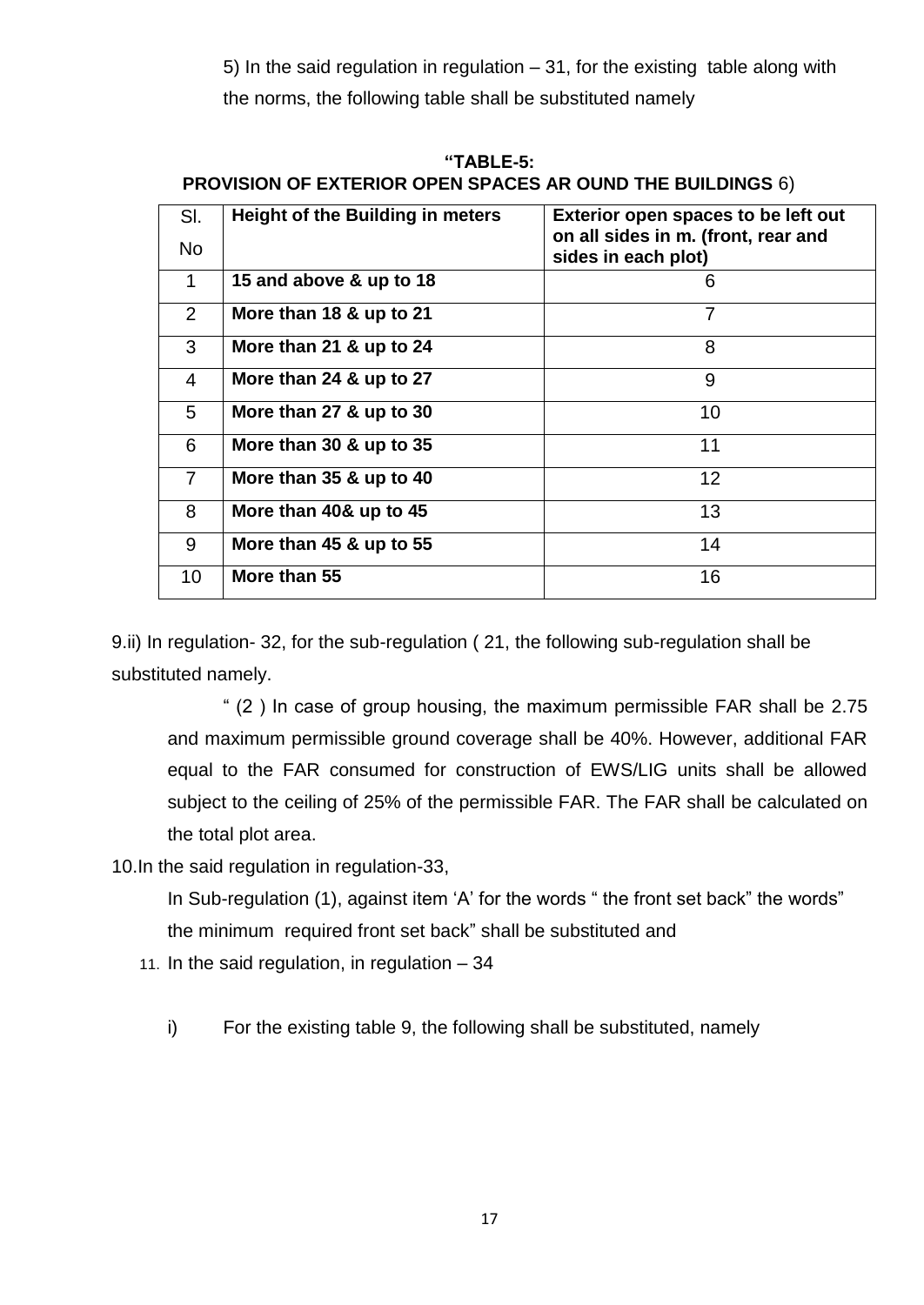## **TALBE – 9 OFF STREET PARKING SPACE FOR DIFFERENT CATEGORY OF OCCUPANCIES**

| covered area towards FAR                                                                                                                                |    |
|---------------------------------------------------------------------------------------------------------------------------------------------------------|----|
| 1                                                                                                                                                       |    |
| Shopping malls, Shopping malls with Multiplexes/<br>1<br>Cineplexes, Cinema Halls, Retail shopping centre, IT /<br><b>ITES complexes and hotels.</b>    | 50 |
| Restaurants, Lodges, Other commercial<br>$\mathbf{2}$<br>buildings, Assembly buildings, Office complexes                                                | 40 |
| Residential apartment buildings, Group Housing,<br>$\mathbf{3}$<br><b>Clinics, Nursing Homes, Hospitals, Institutional</b><br>and Industrial buildings. | 30 |

ii) In sub- regulation (1), the NB (ii), after the words Basement( s), the words **"stilts"** shall be inserted.

iii) In sub-regulation- 2 after item-F, the following Note shall be inserted namely.

" Note:- For parking purposes, single basement shall be allowed in case of plot size of 500 square meter or more, and multiple basements shall be allowed in case of plot size of 1000 square meters or more. The roof top parking with car lift shall be allowed only in case of plinth area/ roof area of 2000 square meter or more. For other than parking purposes, single basement may be allowed in plot size of less than 500 square meter also subject to a maximum of 50% of the covered area."

12(i) In the said regulation, in regulation- 39, for sub-regulation (1) the following sub regulation shall be substituted, namely

## "(!) **Lift shall be provided for all buildings of 15 mtrs height and above**.

13 In the said regulation in regulation- 43, after sub-regulation-I, the following subregulation shall be added namely

43(2) All building of the following category may provide Solar Water Heating System and Solar Roof Top System as specified below and Annexure-V(3) of Regulation, 2011 may be provided-

(A) Solar Water Heating System:

Following standard for determination of the capacity of Solar Water Heating System to be adhered to-

| (a) Hospital                | <br>10 Ltr/bed |
|-----------------------------|----------------|
| (b) Hotels 5 star           | 15 Ltr/room    |
| (c) Hotel other then 5 star | 10 Ltr/bed     |
| (d) Police/Army/Barrack     | 200 LPD        |
| (e) Canteen/Messes          | <b>200 LPS</b> |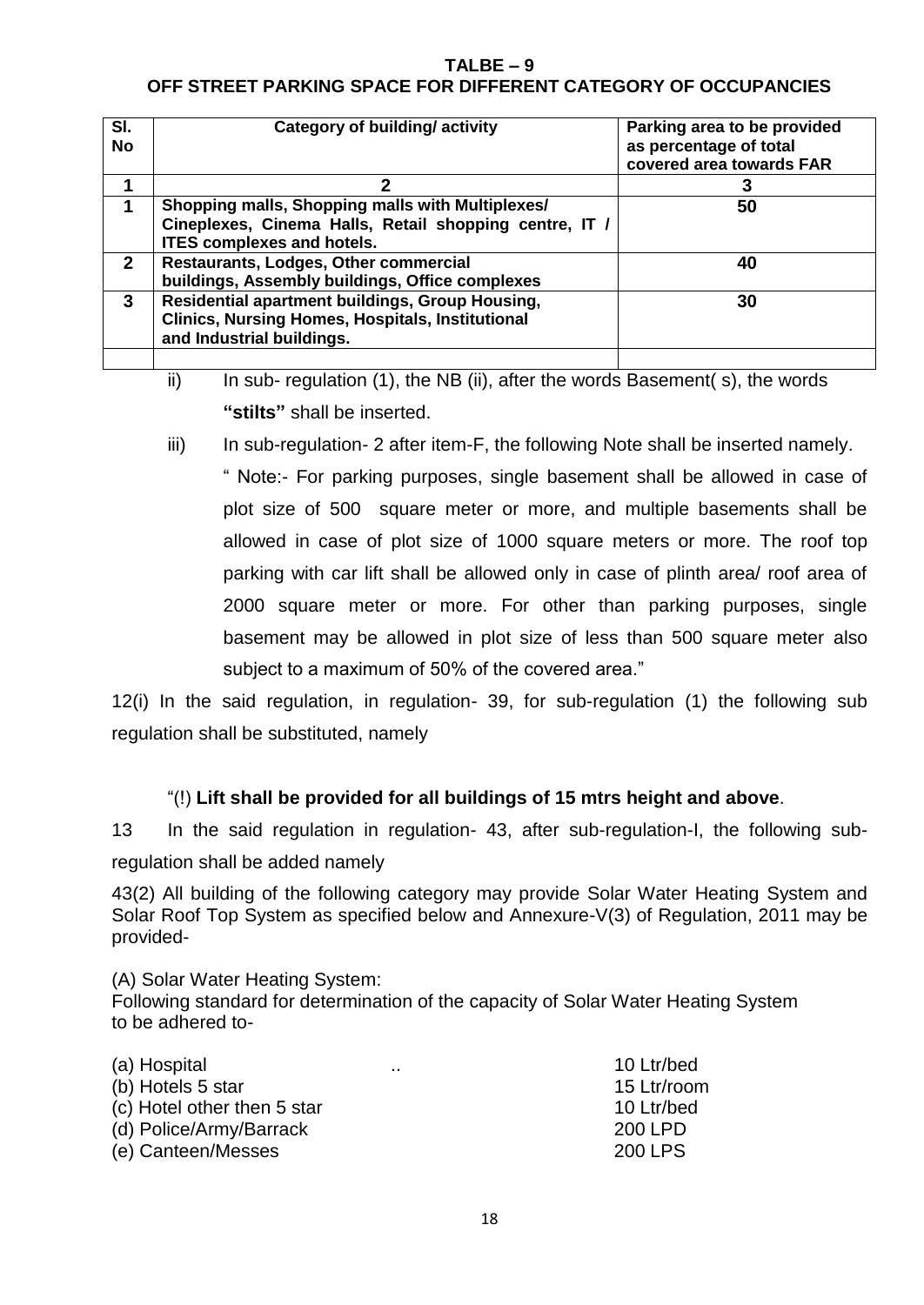| (f) Hostel (School, Colleges & other<br>(where hot water is needed)                                                                                                        | 10 Ltr/ student Institutions                                       |
|----------------------------------------------------------------------------------------------------------------------------------------------------------------------------|--------------------------------------------------------------------|
| (g) Laboratory and Research Institutions                                                                                                                                   | 100 LPD                                                            |
| (h)Household havingplintharea200 sq.mtr or above<br>For Flats (for residential purpose) covered<br>area 200 sq.mtr and above.<br>(It is to be managed by Resident Society) | 100 LPD<br>100 LPD/flat                                            |
| (i) Guest houses/Banquet hall/Circuit house                                                                                                                                | $.200$ LPD                                                         |
| (B) Off Grid/Grid connected Solar roof top system:                                                                                                                         |                                                                    |
| (i) Individual house hold                                                                                                                                                  | With plinth area more than 300 sq.mtr or above<br>Minimum 100 watt |

(iii) Other hotels Minimum 2 KWp

(ii) Hotel Five star Minimum 5 KWp

(iv) Commercial building with covered area more than 500 Sq. Mtr. 2 KWp

14.

- (i) In the said regulation in regulation  $-46$  in sub regulation (5), after the words " **"at least"** the figure and wards **"10%" of the covered area ( considered for computation of FAR)"** shall be inserted.
- (ii) After Ist paragraph of sub-regulation (5), the following paragraphs shall be substituted namely :

**" that the developer has the option of developing the EWS/LIG units at the same site or within a distance of five(05) kilometers from the main project"**

**" further that Developer may be given the option of depositing an amount, as decided by the Authority from time to time, to a fund named as " shelter fund" to be maintained by Puri Konark Development Authority in lieu of constructing the EWS/LIG houses. The proceeds of this fund will be utilized by the Authority for construction of EWS/LIG houses and slum rehabilitation and development".**

**" Also additional FAR equal to the FAR consumed for construction of EWS/LIG units shall be allowed, subject to the ceiling of 25% of the permissible FAR."**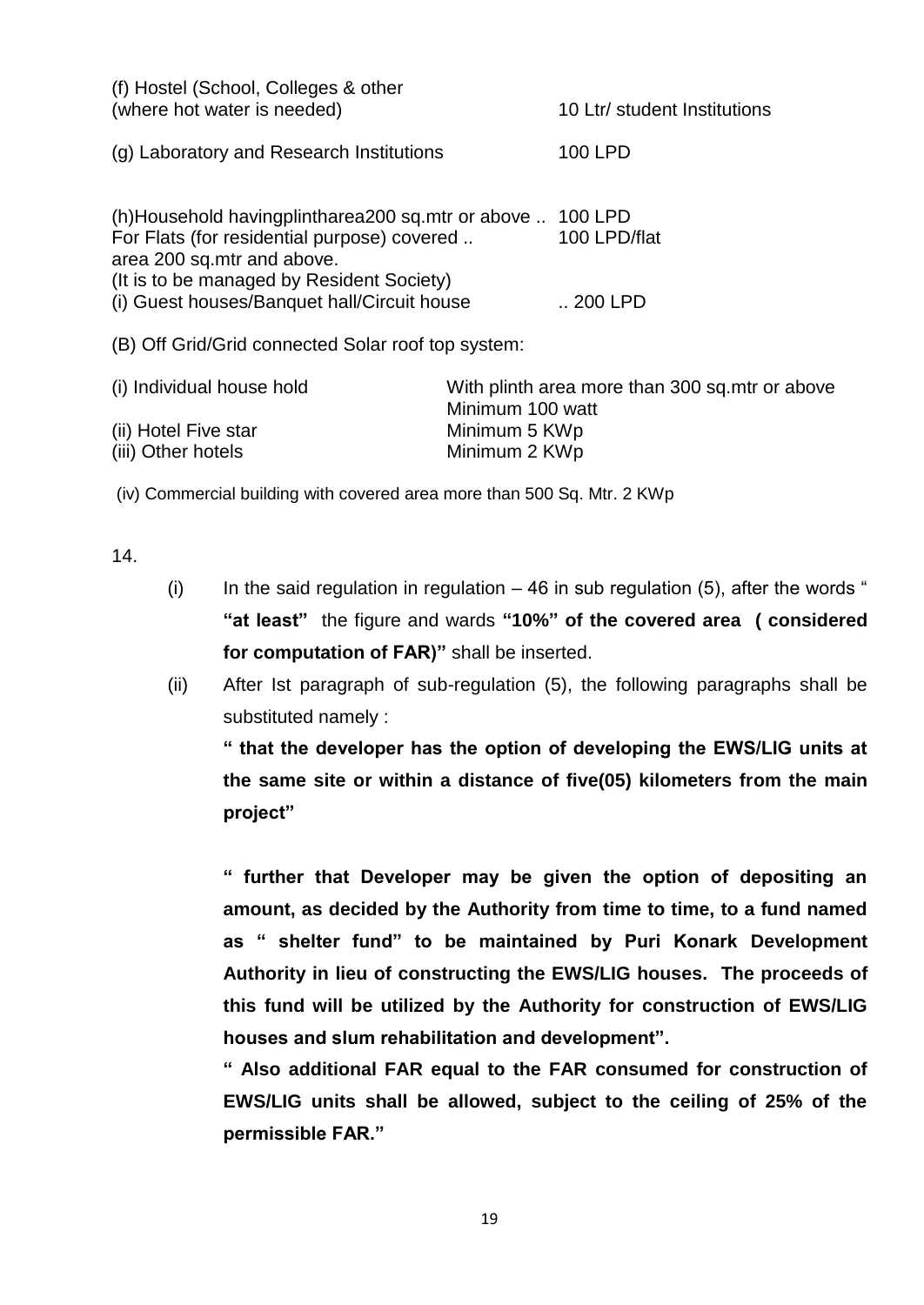15.(i) In the said regulation, in regulation- 47, in sub-regulation (8), after the words **" at least"** the figure and words "**10% of the covered area ( considered for computation of FAR)"** shall be inserted.

(iii) In sub-regulation (10), the following shall be substituted namely :

**"(10) further that for Group Housing Projects taken over an area to be decided by the authority, the developer may be given the option of contributing an amount, as decided by the authority, to a fund named as " shelter fund" to be maintained by the PKDA in lieu of constructing the EWS/LIG houses. The proceeds of the fund will be utilized by the authority for construction of EWS/LIG houses and slum rehabilitation and development.**

**N:B- Additional FAR equal to the FAR consumed for construction of EWS/LIG units shall be allowed, subject to the ceiling of 25% of the permissible FAR."**

16. In the said regulations for regulation- 50, in sub-regulation (iv), the following regulation shall be substituted namely

- **(iv) "In a Basti area, no permission is required for construction/ reconstruction/ addition/ alteration of building over a plot having less than 300 sq mtr up to 10 mtrs height."**
- 17. In the regulations, in regulation- 57,
	- **i) In sub-regulation (2), for the words " Institutional zones". The words " public and semi public use zone shall be substituted,**
	- **ii) In sub-regulation (3) D, the word " Institutional" shall be substituted by the words " public and semi public' and**
	- **iii) In sub- regulation (4), for the items 'F', the following items shall be substituted namely :` " F. At least 10% of the covered area ( considered for calculation of FAR)**

**will be earmarked for housing for the EWS/ LIG category. The cost and method of did ment of such houses will be decided by the authority. Additional FAR EWS/LIG units shall be allowed, subject to the ceiling of 25% of the permissible FAR'.**

18 In the regulation, in regulation ( 59), after the ward **" onsite",** " **road etc.",** the words' **" off site, " to the main net-work"** shall be inserted respectively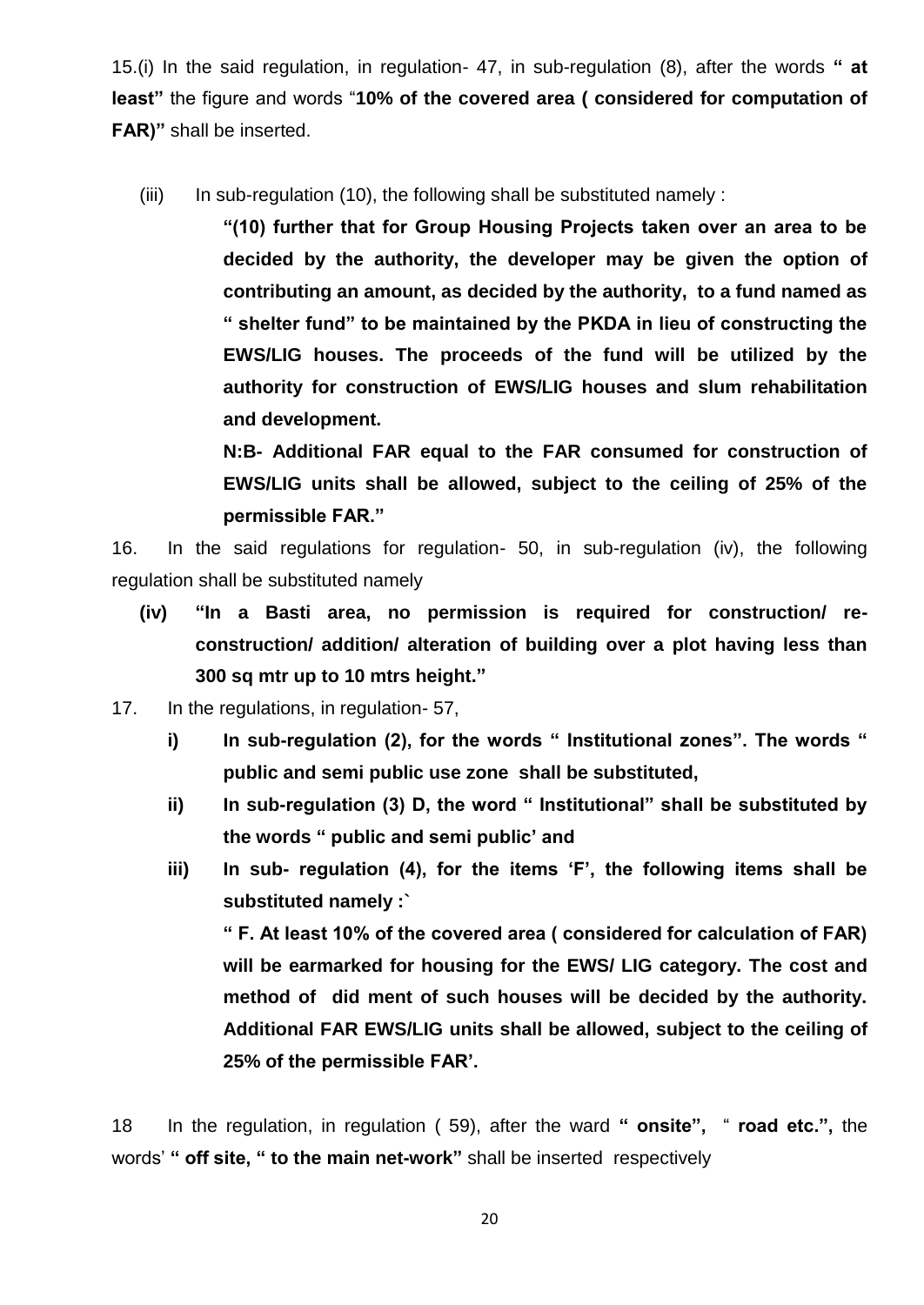19 In the regulations, in regulation ( 74), in sub-regulation (2), the following shall inserted after the table, namely:

# **"NB : For EWS/LIG housing scheme, the minimum road width may be relaxed by the authority.**

ii) In sub-regulation ( 3), after the table, the following shall be inserted namely :

**(4) At least 10% of the gross land will be earmarked for EWS/LIG category. The cost and method of allotment of such plots will be decided by the authority.**

**" That the developer has the option of developing the EWS/LIG plots at the same site or within a distance of fice (05) kilometers from the main project.**

**:" Further that in case of projects taken over an area as decided by the authority, the developer may be given the option of contributing an amount, to be decided by the authority from time to time, to a fund named as " Shelter fund" to be maintained by the PKDA in lieu of providing the EWS/LIG plots. The proceeds of this fund will be utilized by the authority for construction of EWS/LIG houses and slum rehabilitation and development".**

20. In the said regulations, in regulation 77 in sub-regulation (1) for the **figure 50%** , the **figure 60%** shall be substituted.

21. In the said regulations, in regulation (79), in sub-regulation (3)

#### **(i) Item 'B' shall be deleted**.

- i) For item 'C' the following item shall be substituted namely
	- **c) The authority may however compound deviation of the 20% ( twenty percent) beyond the permissible norms of these regulations in respect of front, rear and side set backs only in case of individual residential building/ institutional buildings.**

**The minimum deviation allowed in FAR will be ten percent on the permissible FAR. Provided the total FAR does not exceed 3.00 excluding the additional FAR allowed for construction of EWS/LIG Units.**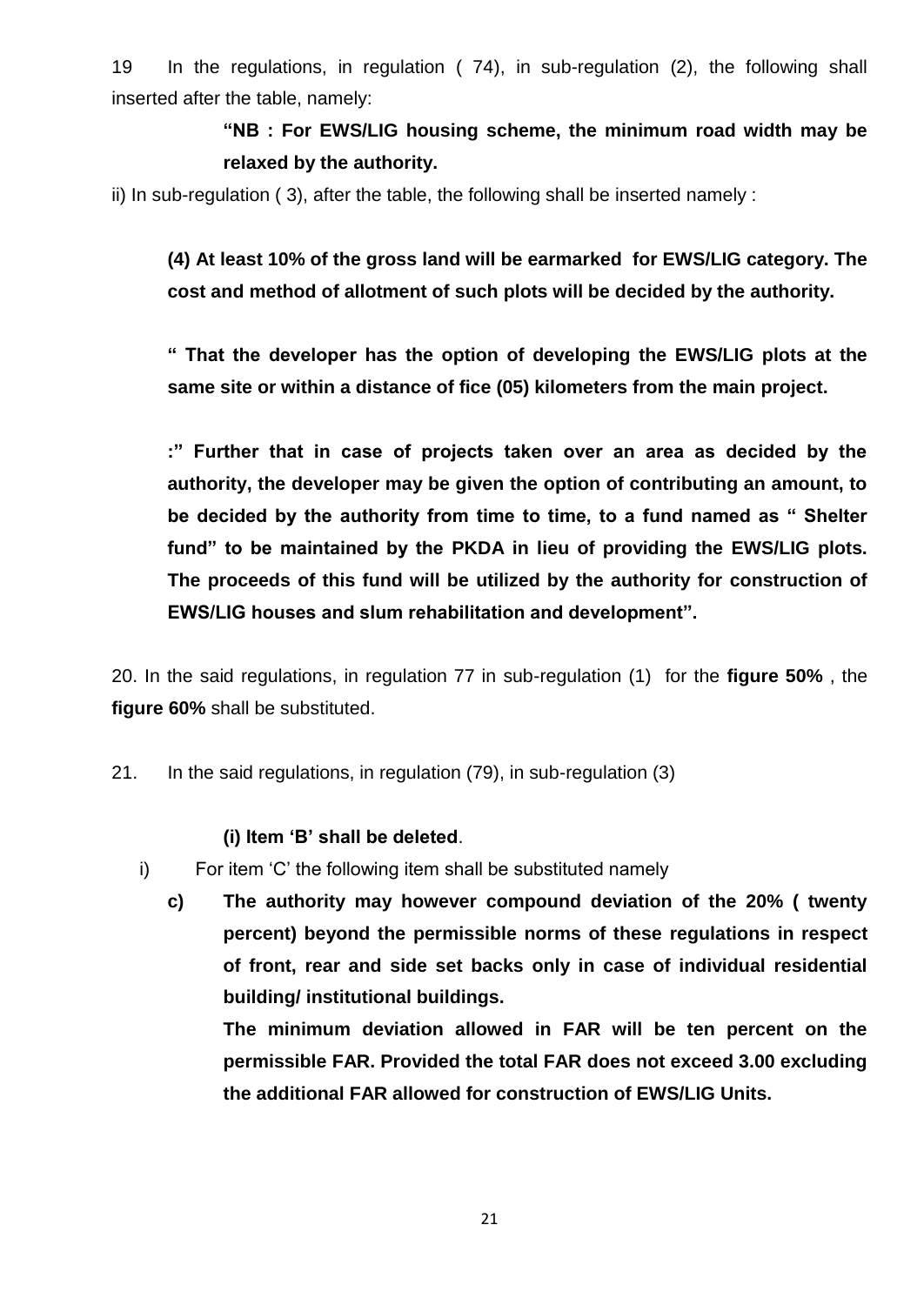22. In the said regulations, in regulation- 80 after the table-17, the following note shall be inserted, namely

# **" Note:- Puri Konark Development Authority may revise the above mentioned compounding fee from time to time.**

23. In the said regulation, in regulation – 88 the following clause shall be added.

**(ii) "In case of EWSILIG scheme any decision taken for relaxation of building norms at the State Level Steering Committee(SLSC) constituted under Slum Rehabilitation and Development Policy(SRDP) for Odisha or by the State Government the same shall be deemed to have been relaxed under these regulations".**

- **24.** In the said regulation, in annexure-V, against item No. 4, in sub item No. 12 thereof, the figure **"50"** shall be substituted by the figure **"60"**
- **25** In the said regulation after annexure-V, the following annexure shall be added.

Annexure-VI-Applicability of Odisha Energy Conservation Building Code (OECBC)2010.

2.1. Applicable Building system:

The provisioins of this code shall apply to:

- (a) Building envelopes, except for non air-conditioned storage spaces or warehouses,
- (b) Mechanical systems and equipment, including heating, ventilating, and air conditioning,
- (c) Service hot water heating
- (d) Interior and exterior lighting, and
- *(e)* Electrical power and motors
- 2. 2. Exemptions:

The provisions of this code shall not apply to:

(a) Buildings that do not use either electricity or fossil fuel and

(b) Equipment and portions of building systems that use energy primarily for manufacturing processes.

2.3. Safety, Health and Environmental Codes Take Precedence:

Where this code is found to conflict with safety, health, or environmental codes, the safety, health , or environmental codes shall be take precedence.

2.4. Reference Standards:

Energy Conservation Building Code, 2007 and National Building Code, 2005 are the primary reference documents/standard for lighting levels, HVAC, comfort levels, natural ventilation, pump and motor efficiencies, transformer efficiencies and any other building materials and system performance criteria.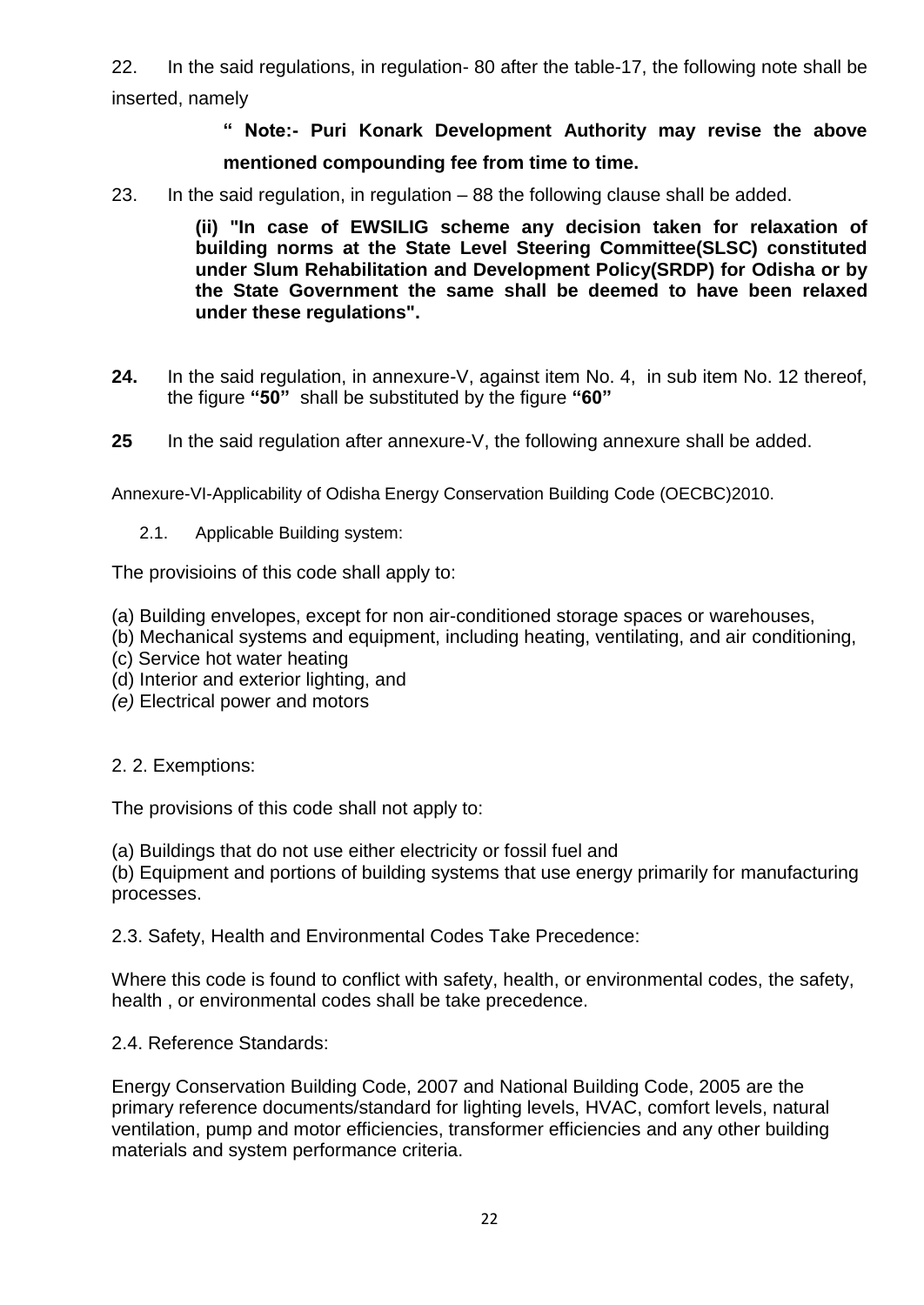- 3. 1 Compliance Requirements:
- 3.1.1. Mandatory Requirements:

Compliance with the requirements of this energy code shall be mandatory for all applicable buildings as specified in Clause 2

3.1.2. New Buildings:

New buildings shall comply with either the provisions of Clause 4 through Clause 9 of this code or the whole Building Performance Method of Appendix B-11.

3.1.3. Additions to Existing Buildings:

Where the addition plus the existing building exceeds' the conditioned floor area of Clause 2, the additions shall comply with the provisions of Clause 4 through Clause 9.Compliance may be demonstrated in either of the following ways:-

- (a) The addition alone shall comply with the applicable requirements, or
- (b) The addition, together with the entire existing building, shall comply with.

the requirements of this code that would apply to the entire building, as if it were a new building. '

Exception to Clause 3: When space conditioning is provided by existing systems and equipment, the existing systems and equipment need not comply with this code. However, any new equipment installed must comply with specific requirements applicable to that equipment.

3.1.4. Alterations to Existing Buildings:

Where the existing building exceeds the conditioned floor are threshold in Clause 2, portions of a building and its systems that are being altered shall meet the provisions of Clause 4 through Clause 9. The specific requirements for alterations are described in the following Sub-sections.

Exception to Clause 4: When the entire building complies with all of the provisions of Clause 4 through Clause 9 as if it were a new building.

3.1.4.1. Building Envelope:

Alterations to the building envelope shall comply with the requirements of Clause 4 or fenestration, insulation, and air leakage applicable to the portions of the building and its systems being altered.

Exception to Clause 4. 1 The following alterations need not comply with these requirements provided such alterations do not increase the energy usage of the building:

(a) Replacement of glass in an existing sash and frame, provided the U-factor and SHGC of the replacement glazing are equal to or lower than the existing glazing.

(b) Modifications to roof/ceiling, wall, or floor cavities, which are insulated to full, depth with insulation.

(c) Modifications to walls and floors without cavities and where no new cavities are created.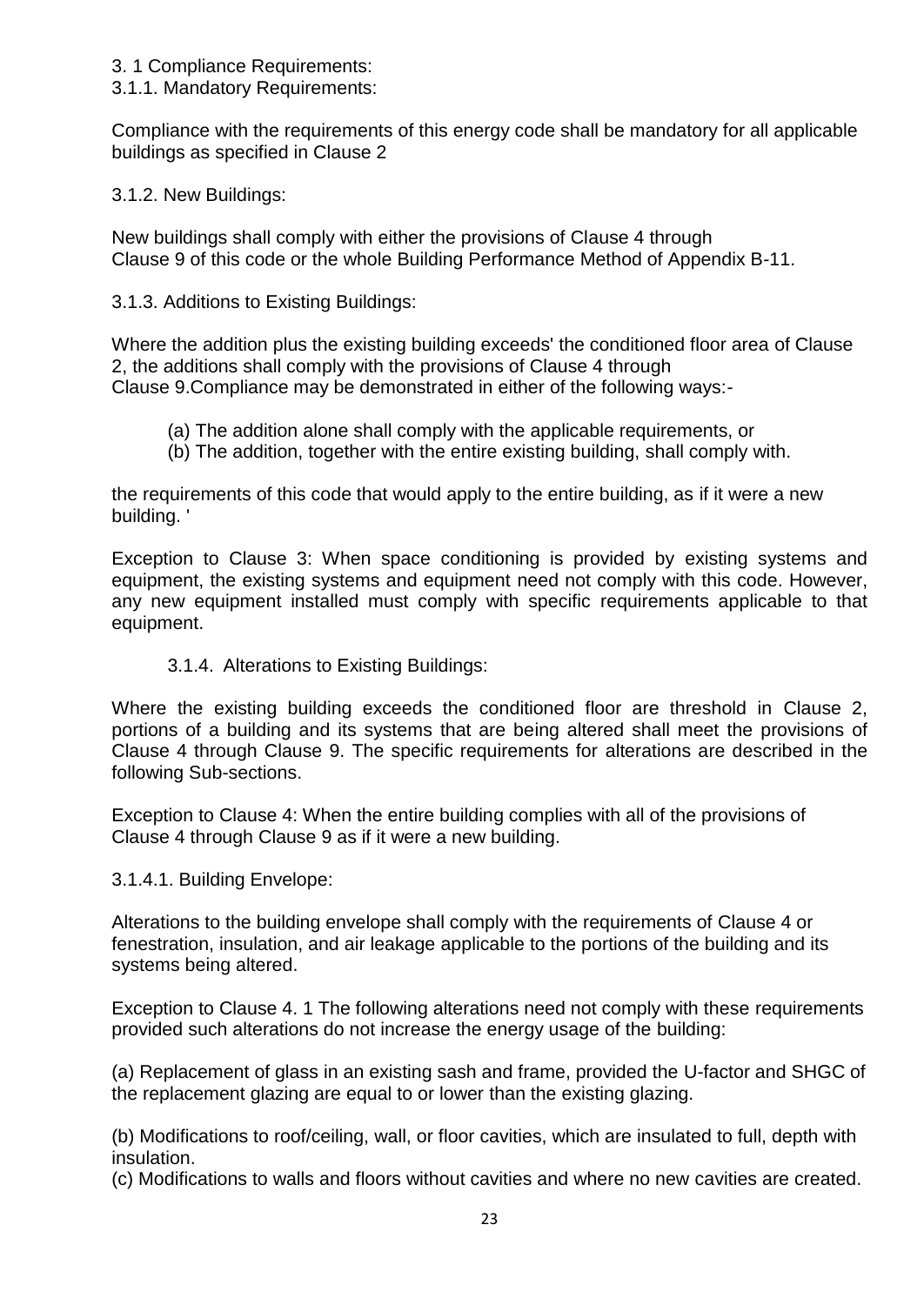## 3.1.4.2. Heating, Ventilation and Air-conditioning

Alterations to building heating, ventilating and air-conditioning equipment or systems shall comply with the requirements of Clause 5 applicable to the portions of the building and its systems being altered. Any new equipment or control devices installed in conjunction with the alteration shall comply with the specific requirements applicable to that equipment or control device.

## 3.1.4.3. Service Water Heating

Alterations to building service water heating equipment or systems shall comply with the requirements of Clause 6 applicable to the portions of the building and its systems being altered. Any new equipment or control devices installed in conjunction with the alteration shall comply with the specific requirements applicable to that equipment or control device.

#### 3.1.4.4. Lighting

Alterations to building lighting equipment or systems shall comply with the requirements of Clause 7 applicable to the portions of the building and its systems beir:lg altered. New lighting systems, including controls,installed in an existing building and any change of building area type as listed in Table 7.1 shall be considered an alteration.Any new equipment or control device.s installed in conjunction with the alteration shall comply with the specific requirements applicable to that equipment or control device. Exception to Clause 4.4: Alterations that replace less than 50% of the luminaries in a space need not comply with these requirements provided such alterations do not increase the connected lighting load.

#### 3.1.4.5. Electric Power and Motors

Alterations to building' electric power systems and motor shall comply with the requirements' of Clause 8 applicable to the portions of the building and its systems being altered. Any new equipment or control devices installed in conjunction with the alteration shall comply with the specific requirements applicable to that equipment or control device.

#### 3.1.4.6. Star Labelling and minimum Star Rating

All equipments and materials of type and specification coming under the purview . of the star labeling programme as notified by BEE and as amended from time to time shall· have minimum star rating as notified by the Govt. of Odisha or as amended from time to time. Refer to Appendix-K for further details.

#### 3.2 Compliance Approaches

.

The building shall comply first will ails the mandatory provisions (4.2,5.2,6.2,7.2 and 9) and either of the following :-

(a) Prescriptive Method(4.3,5.3,7.3)

Exception to 3.2(a):The envelopes trade -off option of 4.4. may be used in place of the prescriptive criteria of 4.3